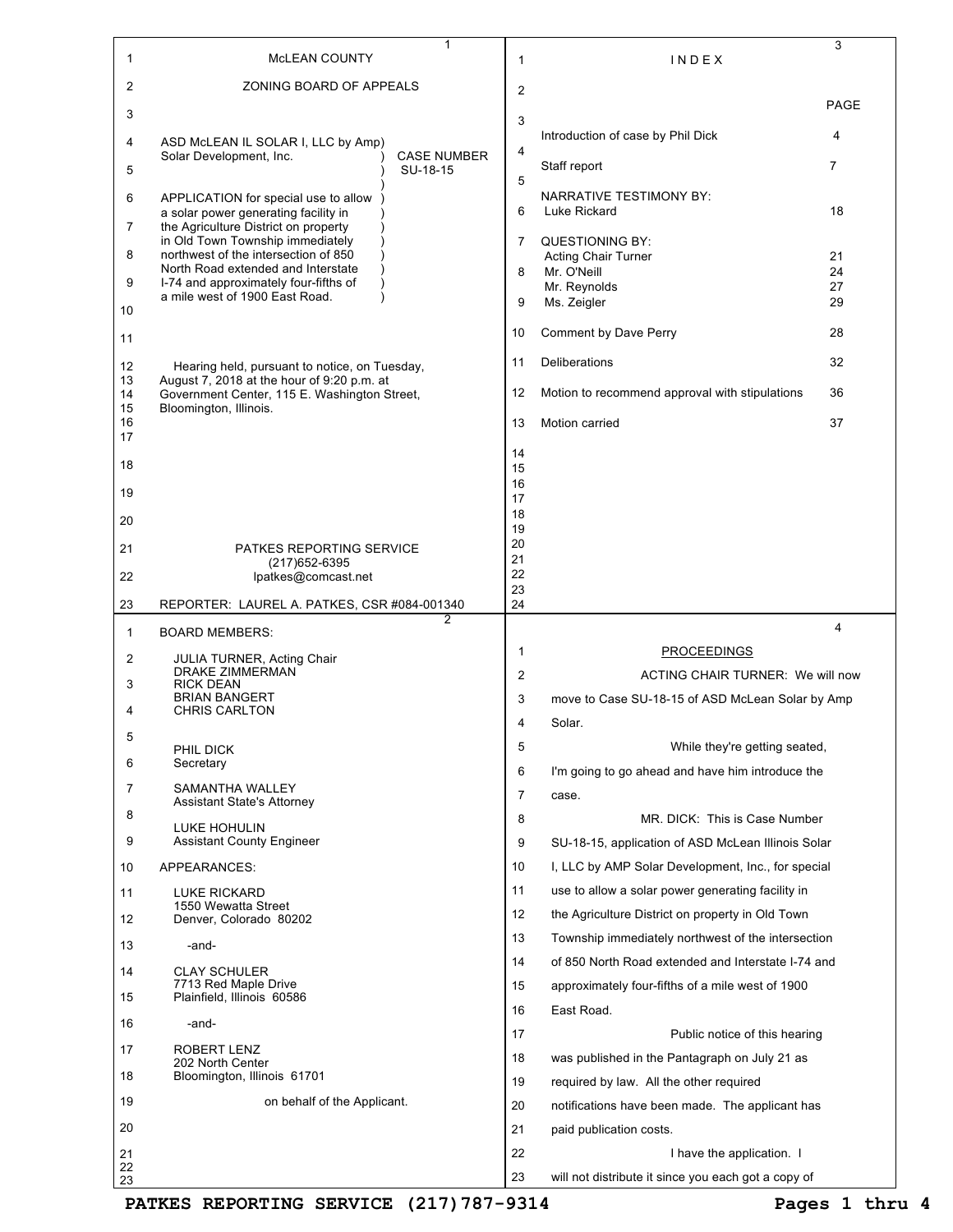|          | 5                                                                                                           |                | 7                                                                                                      |
|----------|-------------------------------------------------------------------------------------------------------------|----------------|--------------------------------------------------------------------------------------------------------|
| 1        | it. I have a plat map showing where this property                                                           | 1              | and this is part of the driveway as well.                                                              |
| 2        | is located in Old Town Township, and this site plan                                                         | 2              | And this is the area, there's                                                                          |
| 3        | is also part of your application but I'll distribute                                                        | 3              | a couple of houses sited on this agricultural                                                          |
| 4        | it as well.                                                                                                 | 4              | property. Where the proposed solar farm would be                                                       |
| 5        | There is a communication that                                                                               | 5              | located is where the corn is located, and this is                                                      |
| 6        | the applicant has submitted that is a road proposal                                                         | 6              | one of the residences on the property and one of the                                                   |
| 7        | that I will pass, and it is something that would                                                            | 7              | outbuildings.                                                                                          |
| 8        | probably not meet muster with the road agreement.                                                           | 8              | We're actually facing toward                                                                           |
| 9        | That would need to be done with the county engineer                                                         | 9              | the northeast, and it's where this corn is is where                                                    |
| 10       | and their advice to the road commissioner, but                                                              | 10             | the solar farm would be located.                                                                       |
| 11       | that's something that the applicant submitted.                                                              | 11             | And this is another house on                                                                           |
| 12       | As another exhibit I have the                                                                               | 12             | the property and the aerial photo.                                                                     |
| 13       | Soil and Water Conservation Soil score and the LESA                                                         | 13             | I'll deliver the staff report                                                                          |
| 14       | report that the County prepared and an EcoCAT from                                                          | 14             | at this time.                                                                                          |
| 15       | IDNR indicating that there are no endangered species                                                        | 15             | The property is 72 acres in                                                                            |
| 16       | and that the consultation is terminated, and a                                                              | 16             | area, and the property has no frontage on a public                                                     |
| 17       | zoning map showing that this property is in the                                                             | 17             | road access except for I-74 but it doesn't have                                                        |
| 18       | Agriculture District and where it is located along                                                          | 18             | access there. Access would be provided through                                                         |
| 19       | I-74, although it does not have access to I-74.                                                             | 19             | adjacent property to the east from 850 North Road                                                      |
| 20       | And I will go over the photos                                                                               | 20             | through adjacent property to the west from 1750 East                                                   |
| 21       | of the property.                                                                                            | 21             | Road.                                                                                                  |
| 22       | If you can see the area                                                                                     | 22             | The topography is relatively                                                                           |
| 23       | outlined in red there, you can see Downs is to the                                                          | 23             | flat and drainage is to the south. There is crop                                                       |
|          |                                                                                                             |                |                                                                                                        |
|          |                                                                                                             |                |                                                                                                        |
|          | 6                                                                                                           |                | 8                                                                                                      |
| 1        | east and Bloomington is to the west. This is a                                                              | 1              | production, trees and pasture on the property. It                                                      |
| 2        | blowup of the property.                                                                                     | $\overline{c}$ | is surrounded by land in the Agriculture District,                                                     |
| 3        | The road 850 North is a                                                                                     | 3              | and it is surrounded by land in crop production.                                                       |
| 4        | relatively small road there that conceivably could                                                          | 4              | The land evaluation and site                                                                           |
| 5        | access it, but most likely, this property will be                                                           | 5              | assessment has a soil score of 91.6 out of 100 and a                                                   |
| 6        | accessed through a driveway that goes along the old                                                         | 6              | site assessment score of 178 out of 200, which comes                                                   |
| 7        | railroad right-of-way that goes through the                                                                 | $\overline{7}$ | out to a score of 269.6 out of 300, and a score                                                        |
| 8        | applicant's property and goes up to Road 1750 East                                                          | 8              | above 230 means that the property is of high value                                                     |
| 9        | Road in Bloomington Township.                                                                               | 9              | for ag land protection.                                                                                |
| 10       | This is what that township                                                                                  | 10             | The standards of the ordinance                                                                         |
| 11       | road looks like at that point where it accesses the                                                         | 11             | as they apply to this request is as follows:                                                           |
| 12       | property.                                                                                                   | 12             | A. The applicant proposes to                                                                           |
| 13       | And this is a photo of how you                                                                              | 13             | build two 2-megawatt solar projects on this                                                            |
| 14       | get to the property if you were going to use that                                                           | 14             | property, which will meet all of the county setback                                                    |
| 15       | 850 North Road.                                                                                             | 15             | requirements and use standards for a solar power                                                       |
| 16       | This is the Bloomington                                                                                     | 16             | generating facility.                                                                                   |
| 17       | township road that's 1750 east.                                                                             | 17             | The applicant indicates that                                                                           |
| 18       | And this is to the north of                                                                                 | 18             | this facility will contain rows of photovoltaic                                                        |
| 19       | the property and this is to the south.                                                                      | 19             | cells, and they will be solar arrays, and they will                                                    |
| 20       | And this is the driveway                                                                                    | 20             | be mounted on a tracking system which allows them to                                                   |
| 21       | accessing the property, and the old railroad                                                                | 21             | follow the sun throughout the day. The solar arrays                                                    |
| 22<br>23 | right-of-way is to the left, and it goes across the<br>owner of the subject property to a different parcel, | 22<br>23       | will be designed with an anti-reflective coating,<br>and the applicant indicates that the solar arrays |

PATKES REPORTING SERVICE (217) 787-9314 Pages 5 thru 8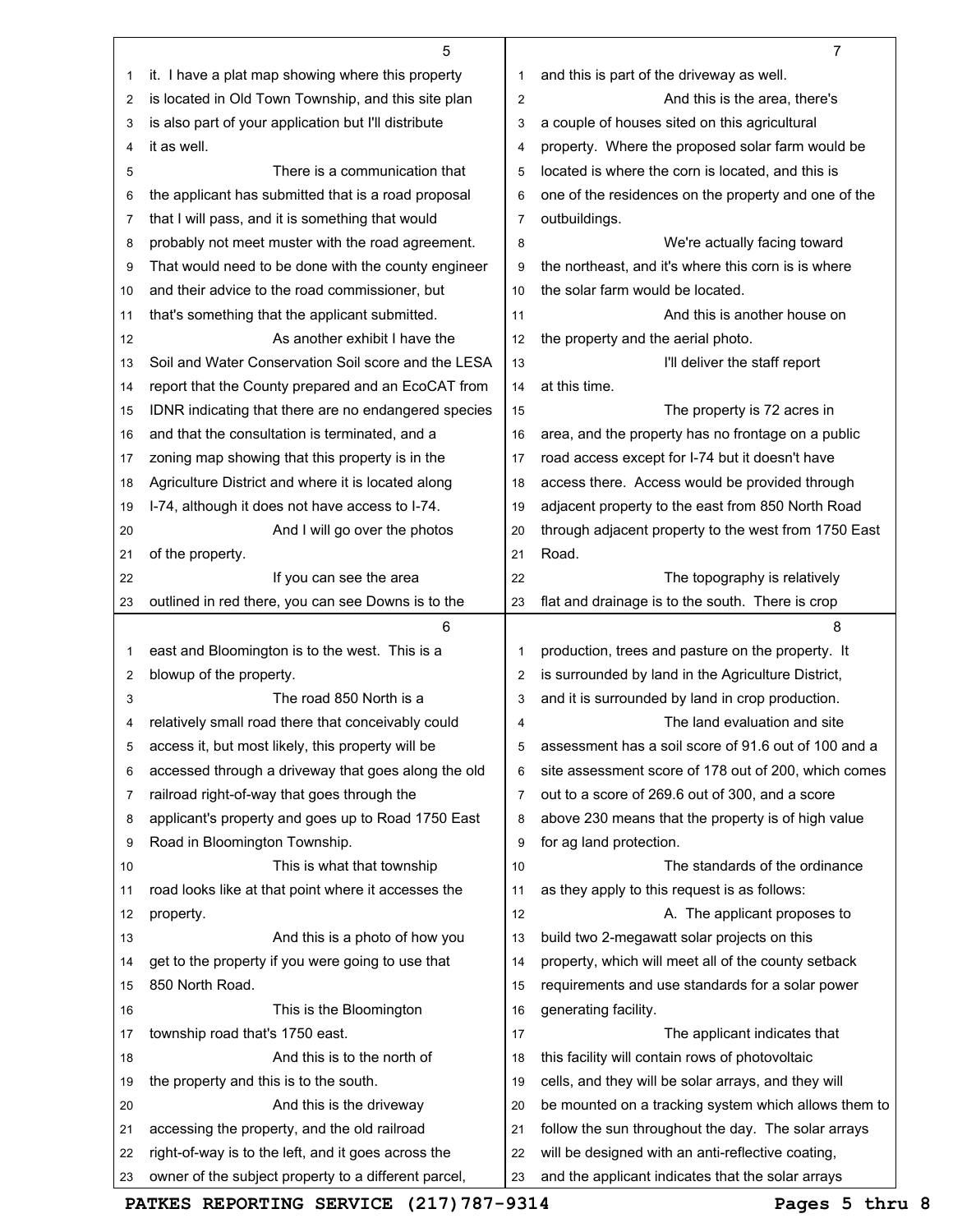| will be a maximum of 15 feet in high.<br>Pre-development drainage patterns will be retained.<br>1<br>1<br>The applicant submitted an<br>The applicant will provide plans for stormwater<br>2<br>$\overline{2}$<br>EcoCat communication from the Illinois Department of<br>detention/retention. The applicant will need to<br>3<br>3<br>Natural Resources which indicates there is no record<br>have all field tile damaged in the construction<br>4<br>4<br>of State-listed threatened or endangered species,<br>5<br>process repaired by a competent contractor with<br>5<br>Illinois Natural Area Inventory sites, dedicated<br>experience in such repair during the life of the<br>6<br>6<br>Illinois Nature Preserves or registered Land and<br>solar farm, and the applicant will need to obtain a<br>7<br>7<br>Water Reserves in the vicinity of the project<br>signoff from the County Health Department.<br>8<br>8<br>location, and that the consultation is terminated.<br>E. Adequate measures have<br>9<br>9<br>A decommissioning plan that<br>been or will be taken to provide ingress and egress<br>10<br>10<br>includes an Agricultural Impact Mitigation Agreement<br>so designed as to minimize traffic congestion on<br>11<br>11<br>public streets. This standard is met.<br>with the Illinois Department of Agriculture and<br>12<br>12<br>financial assurance acceptable to the County need to<br>13<br>It appears that safe site<br>13<br>be provided.<br>distance can be provided at either of the proposed<br>14<br>14<br>entrances to the public roads. The applicant is in<br>15<br>The applicant indicates that<br>15<br>the parent company will provide a contact person to<br>communication with the Village of Downs and the Old<br>16<br>16<br>be kept on file with the Department of Building and<br>Town Township Road Commissioner to provide access to<br>17<br>17<br>Zoning, and there has been no communication yet with<br>property from 850 North Road and with the<br>18<br>18<br>Bloomington Township Road Commissioner for access to<br>the Illinois Historic Preservation Agency.<br>19<br>19<br>1750 East Road. The applicant will need to provide<br>B. The proposed special use<br>20<br>20<br>an entrance permit from the Village of Downs or the<br>will not be injurious to the use and enjoyment of<br>21<br>21<br>Bloomington Township Road Commissioner before<br>other property in the vicinity for purposes already<br>22<br>22<br>permitted or substantially diminish property values<br>issuance of a construction permit.<br>23<br>23<br>10<br>12<br>in the area. This standard is met.<br>1<br>This presumes that they would<br>1<br>have a road agreement before they would be issued an<br>The proposed solar farm is<br>2<br>2<br>surrounded by land in crop production, which will<br>entrance for that.<br>3<br>3<br>continue to be desirable for such use. Groundcover<br>The establishment, maintenance<br>4<br>4<br>and operation of the special use will be in<br>that includes native species, encourages<br>b<br>5<br>pollination, recommended by the Soil and Water<br>conformance with the intent of the district in which<br>6<br>6<br>Conservation District, will need to be installed.<br>the special use is proposed to be located, and this<br>7<br>7<br>C. The proposed special use<br>standard is met.<br>8<br>8<br>will not impede the orderly development of the<br>9<br>The preamble states: "Provide"<br>9<br>surrounding property for uses permitted in the<br>for the location and govern the establishment and<br>10<br>10<br>operation of land uses which are compatible with<br>district, and this standard is met. Nearby property<br>11<br>11<br>that is currently in crop production will continue<br>agriculture and are such a nature that their<br>12<br>12<br>to be desirable for such use.<br>location away from residential, commercial and<br>13<br>13<br>industrial areas is most desirable."<br>D. Adequate utilities, access<br>14<br>14<br>roads, drainage and/or other necessary facilities<br>G. The proposed special use<br>15<br>15<br>have been or will be provided. This standard is<br>in all other respects conforms to the applicable<br>16<br>16<br>regulations of the district in which it is located,<br>17<br>met.<br>17<br>and the standard is met.<br>The property has no frontage<br>18<br>18<br>on a public road. Access would be provided through<br>According to the zoning<br>19<br>19<br>adjacent property to the east from 850 North Road or<br>ordinance, "The Land Evaluation and Site Assessment<br>20<br>20<br>through adjacent property to the west from 1750 East<br>21<br>System has been designed to provide a rational<br>21<br>Road. The Downs Community Fire District will<br>process for assisting local officials in making<br>22<br>22<br>provide fire protection for the subject property.<br>23<br>farmland conversion decisions through the local<br>23 | 9 | 11 |
|---------------------------------------------------------------------------------------------------------------------------------------------------------------------------------------------------------------------------------------------------------------------------------------------------------------------------------------------------------------------------------------------------------------------------------------------------------------------------------------------------------------------------------------------------------------------------------------------------------------------------------------------------------------------------------------------------------------------------------------------------------------------------------------------------------------------------------------------------------------------------------------------------------------------------------------------------------------------------------------------------------------------------------------------------------------------------------------------------------------------------------------------------------------------------------------------------------------------------------------------------------------------------------------------------------------------------------------------------------------------------------------------------------------------------------------------------------------------------------------------------------------------------------------------------------------------------------------------------------------------------------------------------------------------------------------------------------------------------------------------------------------------------------------------------------------------------------------------------------------------------------------------------------------------------------------------------------------------------------------------------------------------------------------------------------------------------------------------------------------------------------------------------------------------------------------------------------------------------------------------------------------------------------------------------------------------------------------------------------------------------------------------------------------------------------------------------------------------------------------------------------------------------------------------------------------------------------------------------------------------------------------------------------------------------------------------------------------------------------------------------------------------------------------------------------------------------------------------------------------------------------------------------------------------------------------------------------------------------------------------------------------------------------------------------------------------------------------------------------------------------------------------------------------------------------------------------------------------------------------------------------------------------------------------------------------------------------------------------------------------------------------------------------------------------------------------------------------------------------------------------------------------------------------------------------------------------------------------------------------------------------------------------------------------------------------------------------------------------------------------------------------------------------------------------------------------------------------------------------------------------------------------------------------------------------------------------------------------------------------------------------------------------------------------------------------------------------------------------------------------------------------------------------------------------------------------------------------------------------------------------------------------------------------------------------------------------------------------------------------------------------------------------------------------------------------------------------------------------------------------------------------------------------------------------------------------------------------------------------------------------------------------------------------------------------------------------------------------------------------------------------------------------------------------------------------------------------------------------------------------------------------------------------------------------------------------------------------------------------------------------|---|----|
|                                                                                                                                                                                                                                                                                                                                                                                                                                                                                                                                                                                                                                                                                                                                                                                                                                                                                                                                                                                                                                                                                                                                                                                                                                                                                                                                                                                                                                                                                                                                                                                                                                                                                                                                                                                                                                                                                                                                                                                                                                                                                                                                                                                                                                                                                                                                                                                                                                                                                                                                                                                                                                                                                                                                                                                                                                                                                                                                                                                                                                                                                                                                                                                                                                                                                                                                                                                                                                                                                                                                                                                                                                                                                                                                                                                                                                                                                                                                                                                                                                                                                                                                                                                                                                                                                                                                                                                                                                                                                                                                                                                                                                                                                                                                                                                                                                                                                                                                                                                                   |   |    |
|                                                                                                                                                                                                                                                                                                                                                                                                                                                                                                                                                                                                                                                                                                                                                                                                                                                                                                                                                                                                                                                                                                                                                                                                                                                                                                                                                                                                                                                                                                                                                                                                                                                                                                                                                                                                                                                                                                                                                                                                                                                                                                                                                                                                                                                                                                                                                                                                                                                                                                                                                                                                                                                                                                                                                                                                                                                                                                                                                                                                                                                                                                                                                                                                                                                                                                                                                                                                                                                                                                                                                                                                                                                                                                                                                                                                                                                                                                                                                                                                                                                                                                                                                                                                                                                                                                                                                                                                                                                                                                                                                                                                                                                                                                                                                                                                                                                                                                                                                                                                   |   |    |
|                                                                                                                                                                                                                                                                                                                                                                                                                                                                                                                                                                                                                                                                                                                                                                                                                                                                                                                                                                                                                                                                                                                                                                                                                                                                                                                                                                                                                                                                                                                                                                                                                                                                                                                                                                                                                                                                                                                                                                                                                                                                                                                                                                                                                                                                                                                                                                                                                                                                                                                                                                                                                                                                                                                                                                                                                                                                                                                                                                                                                                                                                                                                                                                                                                                                                                                                                                                                                                                                                                                                                                                                                                                                                                                                                                                                                                                                                                                                                                                                                                                                                                                                                                                                                                                                                                                                                                                                                                                                                                                                                                                                                                                                                                                                                                                                                                                                                                                                                                                                   |   |    |
|                                                                                                                                                                                                                                                                                                                                                                                                                                                                                                                                                                                                                                                                                                                                                                                                                                                                                                                                                                                                                                                                                                                                                                                                                                                                                                                                                                                                                                                                                                                                                                                                                                                                                                                                                                                                                                                                                                                                                                                                                                                                                                                                                                                                                                                                                                                                                                                                                                                                                                                                                                                                                                                                                                                                                                                                                                                                                                                                                                                                                                                                                                                                                                                                                                                                                                                                                                                                                                                                                                                                                                                                                                                                                                                                                                                                                                                                                                                                                                                                                                                                                                                                                                                                                                                                                                                                                                                                                                                                                                                                                                                                                                                                                                                                                                                                                                                                                                                                                                                                   |   |    |
|                                                                                                                                                                                                                                                                                                                                                                                                                                                                                                                                                                                                                                                                                                                                                                                                                                                                                                                                                                                                                                                                                                                                                                                                                                                                                                                                                                                                                                                                                                                                                                                                                                                                                                                                                                                                                                                                                                                                                                                                                                                                                                                                                                                                                                                                                                                                                                                                                                                                                                                                                                                                                                                                                                                                                                                                                                                                                                                                                                                                                                                                                                                                                                                                                                                                                                                                                                                                                                                                                                                                                                                                                                                                                                                                                                                                                                                                                                                                                                                                                                                                                                                                                                                                                                                                                                                                                                                                                                                                                                                                                                                                                                                                                                                                                                                                                                                                                                                                                                                                   |   |    |
|                                                                                                                                                                                                                                                                                                                                                                                                                                                                                                                                                                                                                                                                                                                                                                                                                                                                                                                                                                                                                                                                                                                                                                                                                                                                                                                                                                                                                                                                                                                                                                                                                                                                                                                                                                                                                                                                                                                                                                                                                                                                                                                                                                                                                                                                                                                                                                                                                                                                                                                                                                                                                                                                                                                                                                                                                                                                                                                                                                                                                                                                                                                                                                                                                                                                                                                                                                                                                                                                                                                                                                                                                                                                                                                                                                                                                                                                                                                                                                                                                                                                                                                                                                                                                                                                                                                                                                                                                                                                                                                                                                                                                                                                                                                                                                                                                                                                                                                                                                                                   |   |    |
|                                                                                                                                                                                                                                                                                                                                                                                                                                                                                                                                                                                                                                                                                                                                                                                                                                                                                                                                                                                                                                                                                                                                                                                                                                                                                                                                                                                                                                                                                                                                                                                                                                                                                                                                                                                                                                                                                                                                                                                                                                                                                                                                                                                                                                                                                                                                                                                                                                                                                                                                                                                                                                                                                                                                                                                                                                                                                                                                                                                                                                                                                                                                                                                                                                                                                                                                                                                                                                                                                                                                                                                                                                                                                                                                                                                                                                                                                                                                                                                                                                                                                                                                                                                                                                                                                                                                                                                                                                                                                                                                                                                                                                                                                                                                                                                                                                                                                                                                                                                                   |   |    |
|                                                                                                                                                                                                                                                                                                                                                                                                                                                                                                                                                                                                                                                                                                                                                                                                                                                                                                                                                                                                                                                                                                                                                                                                                                                                                                                                                                                                                                                                                                                                                                                                                                                                                                                                                                                                                                                                                                                                                                                                                                                                                                                                                                                                                                                                                                                                                                                                                                                                                                                                                                                                                                                                                                                                                                                                                                                                                                                                                                                                                                                                                                                                                                                                                                                                                                                                                                                                                                                                                                                                                                                                                                                                                                                                                                                                                                                                                                                                                                                                                                                                                                                                                                                                                                                                                                                                                                                                                                                                                                                                                                                                                                                                                                                                                                                                                                                                                                                                                                                                   |   |    |
|                                                                                                                                                                                                                                                                                                                                                                                                                                                                                                                                                                                                                                                                                                                                                                                                                                                                                                                                                                                                                                                                                                                                                                                                                                                                                                                                                                                                                                                                                                                                                                                                                                                                                                                                                                                                                                                                                                                                                                                                                                                                                                                                                                                                                                                                                                                                                                                                                                                                                                                                                                                                                                                                                                                                                                                                                                                                                                                                                                                                                                                                                                                                                                                                                                                                                                                                                                                                                                                                                                                                                                                                                                                                                                                                                                                                                                                                                                                                                                                                                                                                                                                                                                                                                                                                                                                                                                                                                                                                                                                                                                                                                                                                                                                                                                                                                                                                                                                                                                                                   |   |    |
|                                                                                                                                                                                                                                                                                                                                                                                                                                                                                                                                                                                                                                                                                                                                                                                                                                                                                                                                                                                                                                                                                                                                                                                                                                                                                                                                                                                                                                                                                                                                                                                                                                                                                                                                                                                                                                                                                                                                                                                                                                                                                                                                                                                                                                                                                                                                                                                                                                                                                                                                                                                                                                                                                                                                                                                                                                                                                                                                                                                                                                                                                                                                                                                                                                                                                                                                                                                                                                                                                                                                                                                                                                                                                                                                                                                                                                                                                                                                                                                                                                                                                                                                                                                                                                                                                                                                                                                                                                                                                                                                                                                                                                                                                                                                                                                                                                                                                                                                                                                                   |   |    |
|                                                                                                                                                                                                                                                                                                                                                                                                                                                                                                                                                                                                                                                                                                                                                                                                                                                                                                                                                                                                                                                                                                                                                                                                                                                                                                                                                                                                                                                                                                                                                                                                                                                                                                                                                                                                                                                                                                                                                                                                                                                                                                                                                                                                                                                                                                                                                                                                                                                                                                                                                                                                                                                                                                                                                                                                                                                                                                                                                                                                                                                                                                                                                                                                                                                                                                                                                                                                                                                                                                                                                                                                                                                                                                                                                                                                                                                                                                                                                                                                                                                                                                                                                                                                                                                                                                                                                                                                                                                                                                                                                                                                                                                                                                                                                                                                                                                                                                                                                                                                   |   |    |
|                                                                                                                                                                                                                                                                                                                                                                                                                                                                                                                                                                                                                                                                                                                                                                                                                                                                                                                                                                                                                                                                                                                                                                                                                                                                                                                                                                                                                                                                                                                                                                                                                                                                                                                                                                                                                                                                                                                                                                                                                                                                                                                                                                                                                                                                                                                                                                                                                                                                                                                                                                                                                                                                                                                                                                                                                                                                                                                                                                                                                                                                                                                                                                                                                                                                                                                                                                                                                                                                                                                                                                                                                                                                                                                                                                                                                                                                                                                                                                                                                                                                                                                                                                                                                                                                                                                                                                                                                                                                                                                                                                                                                                                                                                                                                                                                                                                                                                                                                                                                   |   |    |
|                                                                                                                                                                                                                                                                                                                                                                                                                                                                                                                                                                                                                                                                                                                                                                                                                                                                                                                                                                                                                                                                                                                                                                                                                                                                                                                                                                                                                                                                                                                                                                                                                                                                                                                                                                                                                                                                                                                                                                                                                                                                                                                                                                                                                                                                                                                                                                                                                                                                                                                                                                                                                                                                                                                                                                                                                                                                                                                                                                                                                                                                                                                                                                                                                                                                                                                                                                                                                                                                                                                                                                                                                                                                                                                                                                                                                                                                                                                                                                                                                                                                                                                                                                                                                                                                                                                                                                                                                                                                                                                                                                                                                                                                                                                                                                                                                                                                                                                                                                                                   |   |    |
|                                                                                                                                                                                                                                                                                                                                                                                                                                                                                                                                                                                                                                                                                                                                                                                                                                                                                                                                                                                                                                                                                                                                                                                                                                                                                                                                                                                                                                                                                                                                                                                                                                                                                                                                                                                                                                                                                                                                                                                                                                                                                                                                                                                                                                                                                                                                                                                                                                                                                                                                                                                                                                                                                                                                                                                                                                                                                                                                                                                                                                                                                                                                                                                                                                                                                                                                                                                                                                                                                                                                                                                                                                                                                                                                                                                                                                                                                                                                                                                                                                                                                                                                                                                                                                                                                                                                                                                                                                                                                                                                                                                                                                                                                                                                                                                                                                                                                                                                                                                                   |   |    |
|                                                                                                                                                                                                                                                                                                                                                                                                                                                                                                                                                                                                                                                                                                                                                                                                                                                                                                                                                                                                                                                                                                                                                                                                                                                                                                                                                                                                                                                                                                                                                                                                                                                                                                                                                                                                                                                                                                                                                                                                                                                                                                                                                                                                                                                                                                                                                                                                                                                                                                                                                                                                                                                                                                                                                                                                                                                                                                                                                                                                                                                                                                                                                                                                                                                                                                                                                                                                                                                                                                                                                                                                                                                                                                                                                                                                                                                                                                                                                                                                                                                                                                                                                                                                                                                                                                                                                                                                                                                                                                                                                                                                                                                                                                                                                                                                                                                                                                                                                                                                   |   |    |
|                                                                                                                                                                                                                                                                                                                                                                                                                                                                                                                                                                                                                                                                                                                                                                                                                                                                                                                                                                                                                                                                                                                                                                                                                                                                                                                                                                                                                                                                                                                                                                                                                                                                                                                                                                                                                                                                                                                                                                                                                                                                                                                                                                                                                                                                                                                                                                                                                                                                                                                                                                                                                                                                                                                                                                                                                                                                                                                                                                                                                                                                                                                                                                                                                                                                                                                                                                                                                                                                                                                                                                                                                                                                                                                                                                                                                                                                                                                                                                                                                                                                                                                                                                                                                                                                                                                                                                                                                                                                                                                                                                                                                                                                                                                                                                                                                                                                                                                                                                                                   |   |    |
|                                                                                                                                                                                                                                                                                                                                                                                                                                                                                                                                                                                                                                                                                                                                                                                                                                                                                                                                                                                                                                                                                                                                                                                                                                                                                                                                                                                                                                                                                                                                                                                                                                                                                                                                                                                                                                                                                                                                                                                                                                                                                                                                                                                                                                                                                                                                                                                                                                                                                                                                                                                                                                                                                                                                                                                                                                                                                                                                                                                                                                                                                                                                                                                                                                                                                                                                                                                                                                                                                                                                                                                                                                                                                                                                                                                                                                                                                                                                                                                                                                                                                                                                                                                                                                                                                                                                                                                                                                                                                                                                                                                                                                                                                                                                                                                                                                                                                                                                                                                                   |   |    |
|                                                                                                                                                                                                                                                                                                                                                                                                                                                                                                                                                                                                                                                                                                                                                                                                                                                                                                                                                                                                                                                                                                                                                                                                                                                                                                                                                                                                                                                                                                                                                                                                                                                                                                                                                                                                                                                                                                                                                                                                                                                                                                                                                                                                                                                                                                                                                                                                                                                                                                                                                                                                                                                                                                                                                                                                                                                                                                                                                                                                                                                                                                                                                                                                                                                                                                                                                                                                                                                                                                                                                                                                                                                                                                                                                                                                                                                                                                                                                                                                                                                                                                                                                                                                                                                                                                                                                                                                                                                                                                                                                                                                                                                                                                                                                                                                                                                                                                                                                                                                   |   |    |
|                                                                                                                                                                                                                                                                                                                                                                                                                                                                                                                                                                                                                                                                                                                                                                                                                                                                                                                                                                                                                                                                                                                                                                                                                                                                                                                                                                                                                                                                                                                                                                                                                                                                                                                                                                                                                                                                                                                                                                                                                                                                                                                                                                                                                                                                                                                                                                                                                                                                                                                                                                                                                                                                                                                                                                                                                                                                                                                                                                                                                                                                                                                                                                                                                                                                                                                                                                                                                                                                                                                                                                                                                                                                                                                                                                                                                                                                                                                                                                                                                                                                                                                                                                                                                                                                                                                                                                                                                                                                                                                                                                                                                                                                                                                                                                                                                                                                                                                                                                                                   |   |    |
|                                                                                                                                                                                                                                                                                                                                                                                                                                                                                                                                                                                                                                                                                                                                                                                                                                                                                                                                                                                                                                                                                                                                                                                                                                                                                                                                                                                                                                                                                                                                                                                                                                                                                                                                                                                                                                                                                                                                                                                                                                                                                                                                                                                                                                                                                                                                                                                                                                                                                                                                                                                                                                                                                                                                                                                                                                                                                                                                                                                                                                                                                                                                                                                                                                                                                                                                                                                                                                                                                                                                                                                                                                                                                                                                                                                                                                                                                                                                                                                                                                                                                                                                                                                                                                                                                                                                                                                                                                                                                                                                                                                                                                                                                                                                                                                                                                                                                                                                                                                                   |   |    |
|                                                                                                                                                                                                                                                                                                                                                                                                                                                                                                                                                                                                                                                                                                                                                                                                                                                                                                                                                                                                                                                                                                                                                                                                                                                                                                                                                                                                                                                                                                                                                                                                                                                                                                                                                                                                                                                                                                                                                                                                                                                                                                                                                                                                                                                                                                                                                                                                                                                                                                                                                                                                                                                                                                                                                                                                                                                                                                                                                                                                                                                                                                                                                                                                                                                                                                                                                                                                                                                                                                                                                                                                                                                                                                                                                                                                                                                                                                                                                                                                                                                                                                                                                                                                                                                                                                                                                                                                                                                                                                                                                                                                                                                                                                                                                                                                                                                                                                                                                                                                   |   |    |
|                                                                                                                                                                                                                                                                                                                                                                                                                                                                                                                                                                                                                                                                                                                                                                                                                                                                                                                                                                                                                                                                                                                                                                                                                                                                                                                                                                                                                                                                                                                                                                                                                                                                                                                                                                                                                                                                                                                                                                                                                                                                                                                                                                                                                                                                                                                                                                                                                                                                                                                                                                                                                                                                                                                                                                                                                                                                                                                                                                                                                                                                                                                                                                                                                                                                                                                                                                                                                                                                                                                                                                                                                                                                                                                                                                                                                                                                                                                                                                                                                                                                                                                                                                                                                                                                                                                                                                                                                                                                                                                                                                                                                                                                                                                                                                                                                                                                                                                                                                                                   |   |    |
|                                                                                                                                                                                                                                                                                                                                                                                                                                                                                                                                                                                                                                                                                                                                                                                                                                                                                                                                                                                                                                                                                                                                                                                                                                                                                                                                                                                                                                                                                                                                                                                                                                                                                                                                                                                                                                                                                                                                                                                                                                                                                                                                                                                                                                                                                                                                                                                                                                                                                                                                                                                                                                                                                                                                                                                                                                                                                                                                                                                                                                                                                                                                                                                                                                                                                                                                                                                                                                                                                                                                                                                                                                                                                                                                                                                                                                                                                                                                                                                                                                                                                                                                                                                                                                                                                                                                                                                                                                                                                                                                                                                                                                                                                                                                                                                                                                                                                                                                                                                                   |   |    |
|                                                                                                                                                                                                                                                                                                                                                                                                                                                                                                                                                                                                                                                                                                                                                                                                                                                                                                                                                                                                                                                                                                                                                                                                                                                                                                                                                                                                                                                                                                                                                                                                                                                                                                                                                                                                                                                                                                                                                                                                                                                                                                                                                                                                                                                                                                                                                                                                                                                                                                                                                                                                                                                                                                                                                                                                                                                                                                                                                                                                                                                                                                                                                                                                                                                                                                                                                                                                                                                                                                                                                                                                                                                                                                                                                                                                                                                                                                                                                                                                                                                                                                                                                                                                                                                                                                                                                                                                                                                                                                                                                                                                                                                                                                                                                                                                                                                                                                                                                                                                   |   |    |
|                                                                                                                                                                                                                                                                                                                                                                                                                                                                                                                                                                                                                                                                                                                                                                                                                                                                                                                                                                                                                                                                                                                                                                                                                                                                                                                                                                                                                                                                                                                                                                                                                                                                                                                                                                                                                                                                                                                                                                                                                                                                                                                                                                                                                                                                                                                                                                                                                                                                                                                                                                                                                                                                                                                                                                                                                                                                                                                                                                                                                                                                                                                                                                                                                                                                                                                                                                                                                                                                                                                                                                                                                                                                                                                                                                                                                                                                                                                                                                                                                                                                                                                                                                                                                                                                                                                                                                                                                                                                                                                                                                                                                                                                                                                                                                                                                                                                                                                                                                                                   |   |    |
|                                                                                                                                                                                                                                                                                                                                                                                                                                                                                                                                                                                                                                                                                                                                                                                                                                                                                                                                                                                                                                                                                                                                                                                                                                                                                                                                                                                                                                                                                                                                                                                                                                                                                                                                                                                                                                                                                                                                                                                                                                                                                                                                                                                                                                                                                                                                                                                                                                                                                                                                                                                                                                                                                                                                                                                                                                                                                                                                                                                                                                                                                                                                                                                                                                                                                                                                                                                                                                                                                                                                                                                                                                                                                                                                                                                                                                                                                                                                                                                                                                                                                                                                                                                                                                                                                                                                                                                                                                                                                                                                                                                                                                                                                                                                                                                                                                                                                                                                                                                                   |   |    |
|                                                                                                                                                                                                                                                                                                                                                                                                                                                                                                                                                                                                                                                                                                                                                                                                                                                                                                                                                                                                                                                                                                                                                                                                                                                                                                                                                                                                                                                                                                                                                                                                                                                                                                                                                                                                                                                                                                                                                                                                                                                                                                                                                                                                                                                                                                                                                                                                                                                                                                                                                                                                                                                                                                                                                                                                                                                                                                                                                                                                                                                                                                                                                                                                                                                                                                                                                                                                                                                                                                                                                                                                                                                                                                                                                                                                                                                                                                                                                                                                                                                                                                                                                                                                                                                                                                                                                                                                                                                                                                                                                                                                                                                                                                                                                                                                                                                                                                                                                                                                   |   |    |
|                                                                                                                                                                                                                                                                                                                                                                                                                                                                                                                                                                                                                                                                                                                                                                                                                                                                                                                                                                                                                                                                                                                                                                                                                                                                                                                                                                                                                                                                                                                                                                                                                                                                                                                                                                                                                                                                                                                                                                                                                                                                                                                                                                                                                                                                                                                                                                                                                                                                                                                                                                                                                                                                                                                                                                                                                                                                                                                                                                                                                                                                                                                                                                                                                                                                                                                                                                                                                                                                                                                                                                                                                                                                                                                                                                                                                                                                                                                                                                                                                                                                                                                                                                                                                                                                                                                                                                                                                                                                                                                                                                                                                                                                                                                                                                                                                                                                                                                                                                                                   |   |    |
|                                                                                                                                                                                                                                                                                                                                                                                                                                                                                                                                                                                                                                                                                                                                                                                                                                                                                                                                                                                                                                                                                                                                                                                                                                                                                                                                                                                                                                                                                                                                                                                                                                                                                                                                                                                                                                                                                                                                                                                                                                                                                                                                                                                                                                                                                                                                                                                                                                                                                                                                                                                                                                                                                                                                                                                                                                                                                                                                                                                                                                                                                                                                                                                                                                                                                                                                                                                                                                                                                                                                                                                                                                                                                                                                                                                                                                                                                                                                                                                                                                                                                                                                                                                                                                                                                                                                                                                                                                                                                                                                                                                                                                                                                                                                                                                                                                                                                                                                                                                                   |   |    |
|                                                                                                                                                                                                                                                                                                                                                                                                                                                                                                                                                                                                                                                                                                                                                                                                                                                                                                                                                                                                                                                                                                                                                                                                                                                                                                                                                                                                                                                                                                                                                                                                                                                                                                                                                                                                                                                                                                                                                                                                                                                                                                                                                                                                                                                                                                                                                                                                                                                                                                                                                                                                                                                                                                                                                                                                                                                                                                                                                                                                                                                                                                                                                                                                                                                                                                                                                                                                                                                                                                                                                                                                                                                                                                                                                                                                                                                                                                                                                                                                                                                                                                                                                                                                                                                                                                                                                                                                                                                                                                                                                                                                                                                                                                                                                                                                                                                                                                                                                                                                   |   |    |
|                                                                                                                                                                                                                                                                                                                                                                                                                                                                                                                                                                                                                                                                                                                                                                                                                                                                                                                                                                                                                                                                                                                                                                                                                                                                                                                                                                                                                                                                                                                                                                                                                                                                                                                                                                                                                                                                                                                                                                                                                                                                                                                                                                                                                                                                                                                                                                                                                                                                                                                                                                                                                                                                                                                                                                                                                                                                                                                                                                                                                                                                                                                                                                                                                                                                                                                                                                                                                                                                                                                                                                                                                                                                                                                                                                                                                                                                                                                                                                                                                                                                                                                                                                                                                                                                                                                                                                                                                                                                                                                                                                                                                                                                                                                                                                                                                                                                                                                                                                                                   |   |    |
|                                                                                                                                                                                                                                                                                                                                                                                                                                                                                                                                                                                                                                                                                                                                                                                                                                                                                                                                                                                                                                                                                                                                                                                                                                                                                                                                                                                                                                                                                                                                                                                                                                                                                                                                                                                                                                                                                                                                                                                                                                                                                                                                                                                                                                                                                                                                                                                                                                                                                                                                                                                                                                                                                                                                                                                                                                                                                                                                                                                                                                                                                                                                                                                                                                                                                                                                                                                                                                                                                                                                                                                                                                                                                                                                                                                                                                                                                                                                                                                                                                                                                                                                                                                                                                                                                                                                                                                                                                                                                                                                                                                                                                                                                                                                                                                                                                                                                                                                                                                                   |   |    |
|                                                                                                                                                                                                                                                                                                                                                                                                                                                                                                                                                                                                                                                                                                                                                                                                                                                                                                                                                                                                                                                                                                                                                                                                                                                                                                                                                                                                                                                                                                                                                                                                                                                                                                                                                                                                                                                                                                                                                                                                                                                                                                                                                                                                                                                                                                                                                                                                                                                                                                                                                                                                                                                                                                                                                                                                                                                                                                                                                                                                                                                                                                                                                                                                                                                                                                                                                                                                                                                                                                                                                                                                                                                                                                                                                                                                                                                                                                                                                                                                                                                                                                                                                                                                                                                                                                                                                                                                                                                                                                                                                                                                                                                                                                                                                                                                                                                                                                                                                                                                   |   |    |
|                                                                                                                                                                                                                                                                                                                                                                                                                                                                                                                                                                                                                                                                                                                                                                                                                                                                                                                                                                                                                                                                                                                                                                                                                                                                                                                                                                                                                                                                                                                                                                                                                                                                                                                                                                                                                                                                                                                                                                                                                                                                                                                                                                                                                                                                                                                                                                                                                                                                                                                                                                                                                                                                                                                                                                                                                                                                                                                                                                                                                                                                                                                                                                                                                                                                                                                                                                                                                                                                                                                                                                                                                                                                                                                                                                                                                                                                                                                                                                                                                                                                                                                                                                                                                                                                                                                                                                                                                                                                                                                                                                                                                                                                                                                                                                                                                                                                                                                                                                                                   |   |    |
|                                                                                                                                                                                                                                                                                                                                                                                                                                                                                                                                                                                                                                                                                                                                                                                                                                                                                                                                                                                                                                                                                                                                                                                                                                                                                                                                                                                                                                                                                                                                                                                                                                                                                                                                                                                                                                                                                                                                                                                                                                                                                                                                                                                                                                                                                                                                                                                                                                                                                                                                                                                                                                                                                                                                                                                                                                                                                                                                                                                                                                                                                                                                                                                                                                                                                                                                                                                                                                                                                                                                                                                                                                                                                                                                                                                                                                                                                                                                                                                                                                                                                                                                                                                                                                                                                                                                                                                                                                                                                                                                                                                                                                                                                                                                                                                                                                                                                                                                                                                                   |   |    |
|                                                                                                                                                                                                                                                                                                                                                                                                                                                                                                                                                                                                                                                                                                                                                                                                                                                                                                                                                                                                                                                                                                                                                                                                                                                                                                                                                                                                                                                                                                                                                                                                                                                                                                                                                                                                                                                                                                                                                                                                                                                                                                                                                                                                                                                                                                                                                                                                                                                                                                                                                                                                                                                                                                                                                                                                                                                                                                                                                                                                                                                                                                                                                                                                                                                                                                                                                                                                                                                                                                                                                                                                                                                                                                                                                                                                                                                                                                                                                                                                                                                                                                                                                                                                                                                                                                                                                                                                                                                                                                                                                                                                                                                                                                                                                                                                                                                                                                                                                                                                   |   |    |
|                                                                                                                                                                                                                                                                                                                                                                                                                                                                                                                                                                                                                                                                                                                                                                                                                                                                                                                                                                                                                                                                                                                                                                                                                                                                                                                                                                                                                                                                                                                                                                                                                                                                                                                                                                                                                                                                                                                                                                                                                                                                                                                                                                                                                                                                                                                                                                                                                                                                                                                                                                                                                                                                                                                                                                                                                                                                                                                                                                                                                                                                                                                                                                                                                                                                                                                                                                                                                                                                                                                                                                                                                                                                                                                                                                                                                                                                                                                                                                                                                                                                                                                                                                                                                                                                                                                                                                                                                                                                                                                                                                                                                                                                                                                                                                                                                                                                                                                                                                                                   |   |    |
|                                                                                                                                                                                                                                                                                                                                                                                                                                                                                                                                                                                                                                                                                                                                                                                                                                                                                                                                                                                                                                                                                                                                                                                                                                                                                                                                                                                                                                                                                                                                                                                                                                                                                                                                                                                                                                                                                                                                                                                                                                                                                                                                                                                                                                                                                                                                                                                                                                                                                                                                                                                                                                                                                                                                                                                                                                                                                                                                                                                                                                                                                                                                                                                                                                                                                                                                                                                                                                                                                                                                                                                                                                                                                                                                                                                                                                                                                                                                                                                                                                                                                                                                                                                                                                                                                                                                                                                                                                                                                                                                                                                                                                                                                                                                                                                                                                                                                                                                                                                                   |   |    |
|                                                                                                                                                                                                                                                                                                                                                                                                                                                                                                                                                                                                                                                                                                                                                                                                                                                                                                                                                                                                                                                                                                                                                                                                                                                                                                                                                                                                                                                                                                                                                                                                                                                                                                                                                                                                                                                                                                                                                                                                                                                                                                                                                                                                                                                                                                                                                                                                                                                                                                                                                                                                                                                                                                                                                                                                                                                                                                                                                                                                                                                                                                                                                                                                                                                                                                                                                                                                                                                                                                                                                                                                                                                                                                                                                                                                                                                                                                                                                                                                                                                                                                                                                                                                                                                                                                                                                                                                                                                                                                                                                                                                                                                                                                                                                                                                                                                                                                                                                                                                   |   |    |
|                                                                                                                                                                                                                                                                                                                                                                                                                                                                                                                                                                                                                                                                                                                                                                                                                                                                                                                                                                                                                                                                                                                                                                                                                                                                                                                                                                                                                                                                                                                                                                                                                                                                                                                                                                                                                                                                                                                                                                                                                                                                                                                                                                                                                                                                                                                                                                                                                                                                                                                                                                                                                                                                                                                                                                                                                                                                                                                                                                                                                                                                                                                                                                                                                                                                                                                                                                                                                                                                                                                                                                                                                                                                                                                                                                                                                                                                                                                                                                                                                                                                                                                                                                                                                                                                                                                                                                                                                                                                                                                                                                                                                                                                                                                                                                                                                                                                                                                                                                                                   |   |    |
|                                                                                                                                                                                                                                                                                                                                                                                                                                                                                                                                                                                                                                                                                                                                                                                                                                                                                                                                                                                                                                                                                                                                                                                                                                                                                                                                                                                                                                                                                                                                                                                                                                                                                                                                                                                                                                                                                                                                                                                                                                                                                                                                                                                                                                                                                                                                                                                                                                                                                                                                                                                                                                                                                                                                                                                                                                                                                                                                                                                                                                                                                                                                                                                                                                                                                                                                                                                                                                                                                                                                                                                                                                                                                                                                                                                                                                                                                                                                                                                                                                                                                                                                                                                                                                                                                                                                                                                                                                                                                                                                                                                                                                                                                                                                                                                                                                                                                                                                                                                                   |   |    |
|                                                                                                                                                                                                                                                                                                                                                                                                                                                                                                                                                                                                                                                                                                                                                                                                                                                                                                                                                                                                                                                                                                                                                                                                                                                                                                                                                                                                                                                                                                                                                                                                                                                                                                                                                                                                                                                                                                                                                                                                                                                                                                                                                                                                                                                                                                                                                                                                                                                                                                                                                                                                                                                                                                                                                                                                                                                                                                                                                                                                                                                                                                                                                                                                                                                                                                                                                                                                                                                                                                                                                                                                                                                                                                                                                                                                                                                                                                                                                                                                                                                                                                                                                                                                                                                                                                                                                                                                                                                                                                                                                                                                                                                                                                                                                                                                                                                                                                                                                                                                   |   |    |
|                                                                                                                                                                                                                                                                                                                                                                                                                                                                                                                                                                                                                                                                                                                                                                                                                                                                                                                                                                                                                                                                                                                                                                                                                                                                                                                                                                                                                                                                                                                                                                                                                                                                                                                                                                                                                                                                                                                                                                                                                                                                                                                                                                                                                                                                                                                                                                                                                                                                                                                                                                                                                                                                                                                                                                                                                                                                                                                                                                                                                                                                                                                                                                                                                                                                                                                                                                                                                                                                                                                                                                                                                                                                                                                                                                                                                                                                                                                                                                                                                                                                                                                                                                                                                                                                                                                                                                                                                                                                                                                                                                                                                                                                                                                                                                                                                                                                                                                                                                                                   |   |    |
|                                                                                                                                                                                                                                                                                                                                                                                                                                                                                                                                                                                                                                                                                                                                                                                                                                                                                                                                                                                                                                                                                                                                                                                                                                                                                                                                                                                                                                                                                                                                                                                                                                                                                                                                                                                                                                                                                                                                                                                                                                                                                                                                                                                                                                                                                                                                                                                                                                                                                                                                                                                                                                                                                                                                                                                                                                                                                                                                                                                                                                                                                                                                                                                                                                                                                                                                                                                                                                                                                                                                                                                                                                                                                                                                                                                                                                                                                                                                                                                                                                                                                                                                                                                                                                                                                                                                                                                                                                                                                                                                                                                                                                                                                                                                                                                                                                                                                                                                                                                                   |   |    |
|                                                                                                                                                                                                                                                                                                                                                                                                                                                                                                                                                                                                                                                                                                                                                                                                                                                                                                                                                                                                                                                                                                                                                                                                                                                                                                                                                                                                                                                                                                                                                                                                                                                                                                                                                                                                                                                                                                                                                                                                                                                                                                                                                                                                                                                                                                                                                                                                                                                                                                                                                                                                                                                                                                                                                                                                                                                                                                                                                                                                                                                                                                                                                                                                                                                                                                                                                                                                                                                                                                                                                                                                                                                                                                                                                                                                                                                                                                                                                                                                                                                                                                                                                                                                                                                                                                                                                                                                                                                                                                                                                                                                                                                                                                                                                                                                                                                                                                                                                                                                   |   |    |
|                                                                                                                                                                                                                                                                                                                                                                                                                                                                                                                                                                                                                                                                                                                                                                                                                                                                                                                                                                                                                                                                                                                                                                                                                                                                                                                                                                                                                                                                                                                                                                                                                                                                                                                                                                                                                                                                                                                                                                                                                                                                                                                                                                                                                                                                                                                                                                                                                                                                                                                                                                                                                                                                                                                                                                                                                                                                                                                                                                                                                                                                                                                                                                                                                                                                                                                                                                                                                                                                                                                                                                                                                                                                                                                                                                                                                                                                                                                                                                                                                                                                                                                                                                                                                                                                                                                                                                                                                                                                                                                                                                                                                                                                                                                                                                                                                                                                                                                                                                                                   |   |    |
|                                                                                                                                                                                                                                                                                                                                                                                                                                                                                                                                                                                                                                                                                                                                                                                                                                                                                                                                                                                                                                                                                                                                                                                                                                                                                                                                                                                                                                                                                                                                                                                                                                                                                                                                                                                                                                                                                                                                                                                                                                                                                                                                                                                                                                                                                                                                                                                                                                                                                                                                                                                                                                                                                                                                                                                                                                                                                                                                                                                                                                                                                                                                                                                                                                                                                                                                                                                                                                                                                                                                                                                                                                                                                                                                                                                                                                                                                                                                                                                                                                                                                                                                                                                                                                                                                                                                                                                                                                                                                                                                                                                                                                                                                                                                                                                                                                                                                                                                                                                                   |   |    |

┑

Г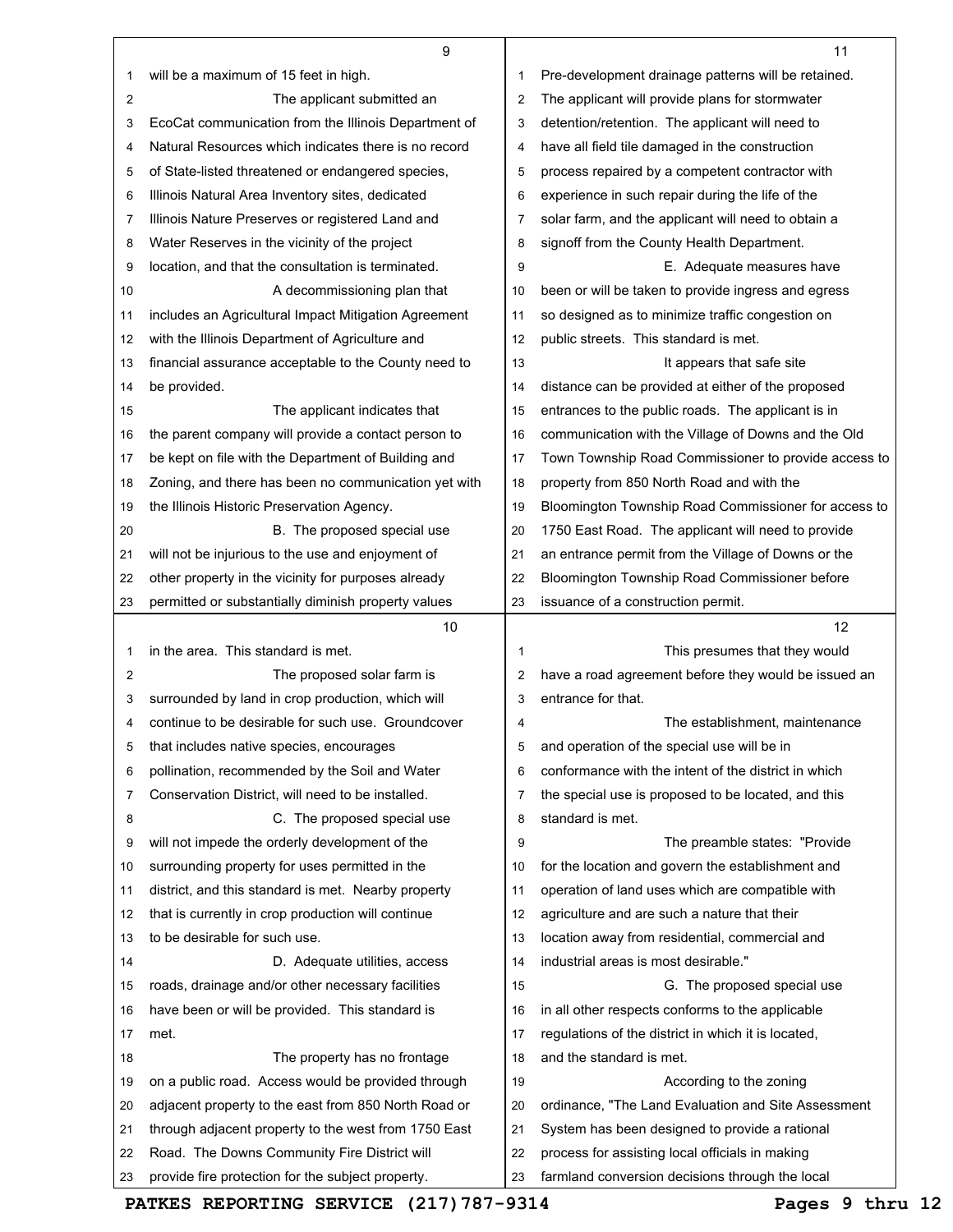|    | 13                                                                                                          |    | 15                                                   |
|----|-------------------------------------------------------------------------------------------------------------|----|------------------------------------------------------|
| 1  | zoning process." Although this property has a high                                                          | 1  | applicant will need to be kept on file with the      |
| 2  | LESA score, the applicant indicates that native                                                             | 2  | Department of Building and Zoning for                |
| 3  | grasses will be grown and maintained on the site and                                                        | 3  | issues/complaints upon completion of the facility.   |
| 4  | that prime soils will be preserved as long as the                                                           | 4  | 9) As a condition of                                 |
| 5  | Solar Power Generating Facility is operational.                                                             | 5  | receiving a permit from the County, the company must |
| 6  | After the subject property is                                                                               | 6  | pay the cost of hiring an Illinois registered        |
| 7  | returned to its original position as required by the                                                        | 7  | professional engineer to provide a certified         |
| 8  | Zoning Ordinance, the land can be returned to crop                                                          | 8  | estimate of decommissioning costs. The company       |
| 9  | production.                                                                                                 | 9  | shall provide decommissioning security financing for |
| 10 | It was reported that up to 35                                                                               | 10 | the estimated cost of decommissioning in the amount  |
| 11 | percent of corn grown in McLean County was used to                                                          | 11 | determined by the engineer or \$25,000, whichever is |
| 12 | make ethanol. Harvesting the sun to produce                                                                 | 12 | greater. Security financing must be in the form of   |
| 13 | electricity in the Agriculture District with solar                                                          | 13 | an irrevocable letter of credit or cash escrow.      |
| 14 | farms is similar and another way for farmers to                                                             | 14 | unless the County Board, in its sole discretion, to  |
| 15 | produce value from their land in addition to                                                                | 15 | accept performance bond. The decommissioning cost    |
| 16 | producing corn and soybean crops.                                                                           | 16 | estimate will be reviewed and revised when needed,   |
|    | In conclusion, staff                                                                                        | 17 | but estimate review must occur at least every ten    |
| 17 |                                                                                                             | 18 |                                                      |
| 18 | recommends that this application meets the standards<br>of the Zoning Ordinance provided with the following | 19 | years.<br>10) The company must provide               |
| 19 | stipulations:                                                                                               | 20 | an Agricultural Impact Mitigation Agreement signed   |
| 20 |                                                                                                             |    |                                                      |
| 21 | 1) An entrance permit shall                                                                                 | 21 | by the company and the Illinois Department of        |
| 22 | be obtained from the Village of Downs for access to                                                         | 22 | Agriculture prior to the issuance of a permit to     |
| 23 | 850 North Road or from the Bloomington Township Road                                                        | 23 | construct from the County and must certify that it   |
|    | 14                                                                                                          |    | 16                                                   |
| 1  | Commissioner for access to 1750 East Road before a                                                          | 1  | will comply with all of the terms of the agreement.  |
| 2  | construction permit is issued.                                                                              | 2  | Nothing in the Agricultural Impact Mitigation        |
|    |                                                                                                             |    |                                                      |
| 3  | 2) A signoff shall be                                                                                       | 3  | Agreement will preclude the County from establishing |
| 4  | obtained from the County Health Department before a                                                         | 4  | any standards that exceed those contained in the     |
| 5  | construction permit is issued.                                                                              | 5  | Agreement.                                           |
| 6  | 3) The applicant shall                                                                                      | 6  | 11) Development shall follow                         |
| 7  | provide certified plans for stormwater                                                                      | 7  | the plans and documents submitted with the           |
| 8  | detention/retention before a permit is issued.                                                              | 8  | application and with the Zoning Regulations          |
| 9  | 4) The applicant shall                                                                                      | 9  | including Article VI, Section 350.                   |
| 10 | complete consultation with the Illinois Historical                                                          | 10 | That concludes my report.                            |
| 11 | Preservation Agency before a construction permit is                                                         | 11 | ACTING CHAIR TURNER: Thank you,                      |
| 12 | issued.                                                                                                     | 12 | Phil.                                                |
| 13 | 5) The solar panel shall be                                                                                 | 13 | If you guys would state your                         |
| 14 | installed with anti-reflective coating.                                                                     | 14 | names and addresses, and then I'll swear you in.     |
| 15 | 6) The applicant shall have                                                                                 | 15 | MR. RICKARD: My name is Luke                         |
| 16 | all field tile damaged in the construction process                                                          | 16 | Rickard (R-i-c-k-a-r-d), 1550 Wewatta Street,        |
| 17 | repaired by a competent contractor with experience                                                          | 17 | Denver, Colorado 80202.                              |
| 18 | in such repair during the life of the solar farm.                                                           | 18 | MR. DICK: Could you repeat that                      |
| 19 | 7) Groundcover that                                                                                         | 19 | address, please?                                     |
| 20 | encourages pollination that is recommended by the                                                           | 20 | MR. RICKARD: 1550 Wewatta Street,                    |
| 21 | McLean County Soil and Water Conservation District                                                          | 21 | (W-e-w-a-t-t-a), Denver, Colorado 80202.             |
| 22 | needs to be installed.                                                                                      | 22 | MR. DICK: One more time, please.                     |

**PATKES REPORTING SERVICE (217)787-9314 Pages 13 thru 16** 

 $\blacksquare$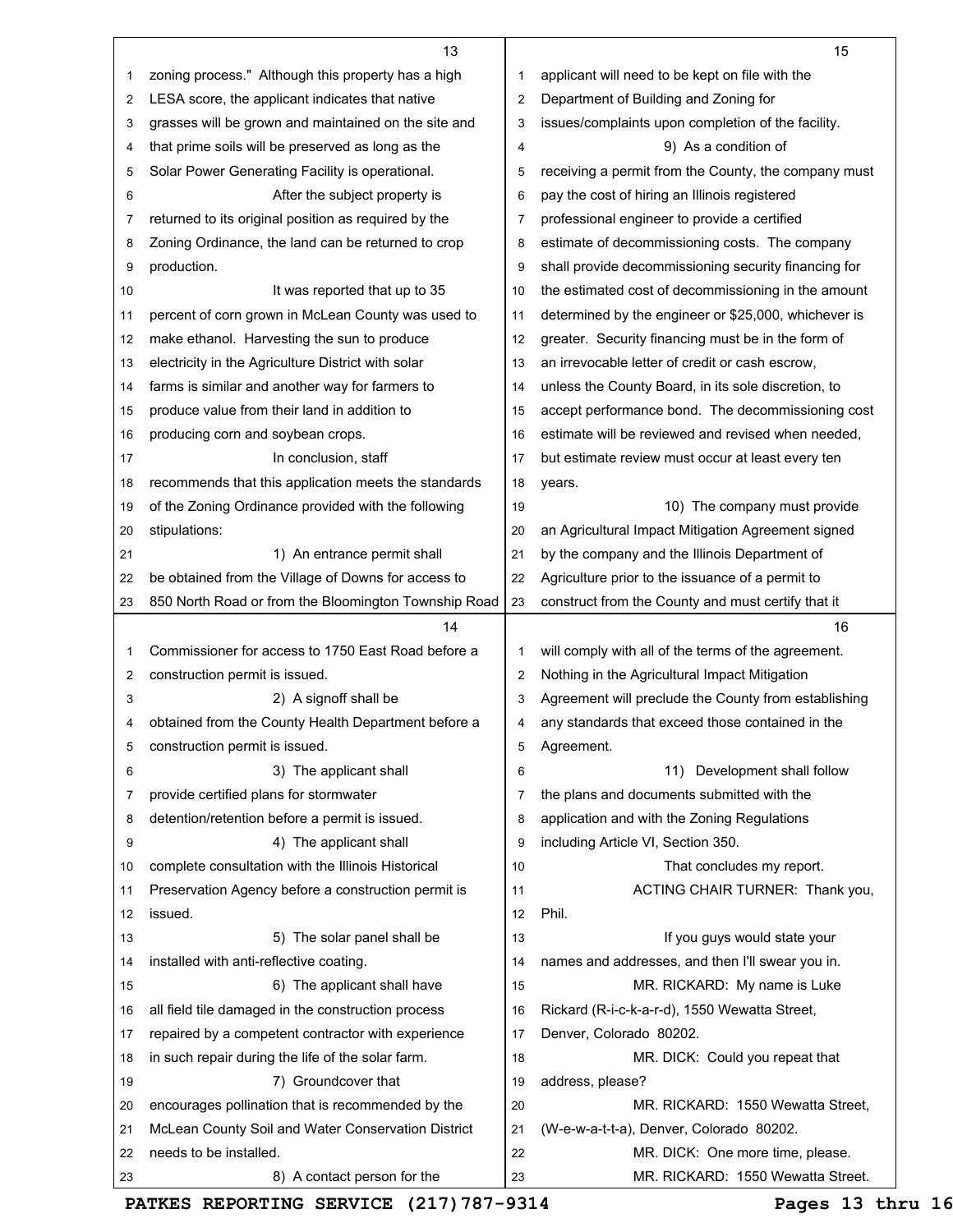|    | 17                                                   |                | 19                                                   |
|----|------------------------------------------------------|----------------|------------------------------------------------------|
| 1  | MR. DICK: W-e-t-t-a?                                 | 1              | in markets where it's good for that too.             |
| 2  | MR. RICKARD: W-e-w-a-t-t-a.                          | $\overline{2}$ | Currently we have around, I                          |
| 3  | MR. DICK: Denver?                                    | 3              | think it's around 30 megawatts of operational        |
| 4  | MR. RICKARD: Denver.                                 | 4              | community assets in the U.S. We are developing more  |
| 5  | I don't know what it means                           | 5              | than a hundred megawatts of additional community     |
| 6  | either.                                              | 6              | assets both in the northeast markets like            |
| 7  | MS. SCHULER: Clay Schuler, 7713                      | 7              | Massachusetts and New York as well as here in        |
| 8  | Red Maple Drive, Plainfield, Illinois 60586.         | 8              | Illinois as well.                                    |
| 9  | MR. DICK: Could you spell your                       | 9              | If I were to have a                                  |
| 10 | last name?                                           | 10             | presentation, I literally could have picked any      |
| 11 | MR. SCHULER: S-c-h-u-l-e-r.                          | 11             | slide from the previous two for you guys to see.     |
| 12 | MR. LENZ: Robert Lenz, 202 North                     | 12             | It's all pretty much the same as what's being        |
| 13 | Center in Bloomington, Illinois.                     | 13             | proposed with the other applicants that you have     |
| 14 | Thank you.                                           | 14             | today.                                               |
| 15 | ACTING CHAIR TURNER: Okay. And                       | 15             | The solar photovoltaic modules                       |
| 16 | are you fine to be sworn in?                         | 16             | have not been filmed so the anodized glass with the  |
| 17 | MR. RICKARD: Yes.                                    | 17             | limited frame around them is being matched to single |
| 18 | (Whereupon Robert Lenz, Luke                         | 18             | access trackers so they can follow the sun for extra |
| 19 | Rickard, and Clay Schuler were                       | 19             | yield. It's standard solar equipment including       |
| 20 | sworn by Acting Chair Turner.)                       | 20             | inverters, combiner boxes, standard electrical       |
| 21 | ACTING CHAIR TURNER: Okay. We                        | 21             | utility equipment.                                   |
| 22 | have two mikes on at a time, so if you see your mike | 22             | You know, we share the same                          |
| 23 | turn green, it means we're not hearing you.          | 23             | philosophy as previous applicants have also          |
|    | 18                                                   |                | 20                                                   |
| 1  | Since there's three of you, we                       | 1              | described. You know, it's important to us to be      |
| 2  | always run into an issue when that's the case, but   | 2              | good stewards of the land as well as good neighbors  |
| 3  | you can go ahead and give your presentation.         | 3              | to the communities that we come and develop these    |
| 4  |                                                      | 4              | projects in.                                         |
| 5  | NARRATIVE TESTIMONY                                  | 5              | Obviously, a large part of                           |
| 6  | BY LUKE RICKARD:                                     | 6              | that is, you know, through making these developments |
| 7  | So in light of where we were on the                  | 7              | as low impact as possible, so some of the ways we    |
| 8  | agenda and the late hour that I figured we'd be, I'd | 8              | achieve that is to develop sites that are as         |
| 9  | forego the presentation up on the screen so we can   | 9              | self-sufficient as possible.                         |
| 10 | save some time.                                      | 10             | As you saw before, you know,                         |
| 11 | I have a short introductory                          | 11             | all of the monitoring for performance is done        |
| 12 | statement about Amp and the project that we're       | 12             | remotely by software. During the operational phase,  |
| 13 | planning, and then I'll be ready to answer any more  | 13             | we don't anticipate having more than about ten       |
| 14 | questions that you have.                             | 14             | visits to the site in a year, so traffic during      |
| 15 | So Amp is an international                           | 15             | operation is generally very low.                     |
| 16 | development of solar farms. We have offices in       | 16             | We try and conserve the                              |
| 17 | India, in Japan, in Toronto, Canada as well as in    | 17             | original topography of the land as much as we can or |
| 18 | the continental United States in New York and in     | 18             | as much as is feasible for stormwater design and in  |
| 19 | Denver.                                              | 19             | order to preserve the soils, and also, you know, we  |
| 20 | We develop projects that suit                        | 20             | do place a premium on reseeding with native          |
| 21 | the market. By that I mean we develop both utility   | 21             | noninvasive species and make that facility as        |
| 22 | scale solar projects in markets where the market is  | 22             | pollinator friendly as well; you know, standard.     |
| 23 | good for that and we develop community scale assets  | 23             | Otherwise, the projects look                         |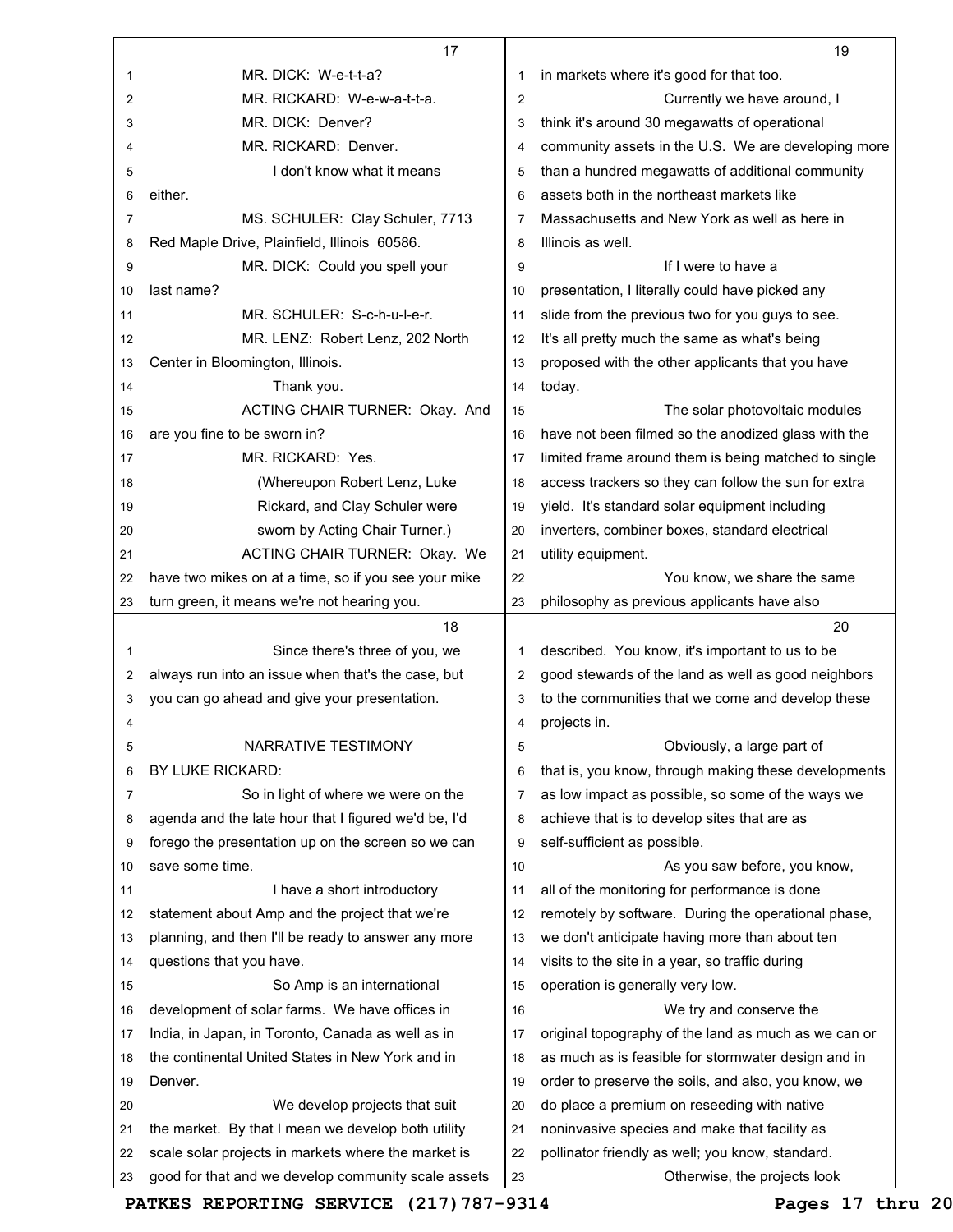|          | 21                                                                                                         |          | 23                                                                                                        |
|----------|------------------------------------------------------------------------------------------------------------|----------|-----------------------------------------------------------------------------------------------------------|
| 1        | very much as you would have seen both tonight and at                                                       | 1        | etc.                                                                                                      |
| 2        | other previous hearings with the applicants.                                                               | 2        | Will you be impacting that at                                                                             |
| 3        | Also I'd like to, in the vein                                                                              | 3        | all?                                                                                                      |
| 4        | of low impact development, I'd like to point out                                                           | 4        | I don't believe so. We are going to<br>А.                                                                 |
| 5        | that these projects do contribute to the tax base in                                                       | 5        | be applying to the utility for permission to                                                              |
| 6        | our schools and other community infrastructure while                                                       | 6        | interconnect to the three-phase line that runs along                                                      |
| 7        | not requiring any additional community resources to                                                        | 7        | the north side of that abandoned railway, but it                                                          |
| 8        | be laid on. You don't need any extra water or sewer                                                        | 8        | would either be a case of stringing a pole up and                                                         |
| 9        | or any other facilities that need to be installed to                                                       | 9        | over, which, you know, bikes and other vehicles                                                           |
| 10       | support these projects.                                                                                    | 10       | could easily pass under, or just push the home run,                                                       |
| 11       | Thank you.                                                                                                 | 11       | you know, the interconnection run underground and                                                         |
| 12       | ACTING CHAIR TURNER: Okay. Thank                                                                           | 12       | then come up at one of the poles.                                                                         |
| 13       | you.                                                                                                       | 13       | So either way, I don't                                                                                    |
| 14       | Either one of you have                                                                                     | 14       | anticipate these affecting future trails use.                                                             |
| 15       | anything to add to that?                                                                                   | 15       | ACTING CHAIR TURNER: Real quick.                                                                          |
| 16       | MR. LENZ: I have nothing on this                                                                           | 16       | Bob, did you want to submit this as a                                                                     |
| 17       | project; maybe the next two.                                                                               | 17       | MR. LENZ: No. That's for the next                                                                         |
| 18       | ACTING CHAIR TURNER: Okay. Great.                                                                          | 18       | two cases, not for this case.                                                                             |
| 19       | Does the board have any                                                                                    | 19       | Thank you.                                                                                                |
| 20       | questions?                                                                                                 | 20       | ACTING CHAIR TURNER: Anybody else                                                                         |
| 21       | I have one quick question.                                                                                 | 21       | have any other questions?                                                                                 |
| 22       |                                                                                                            | 22       | Does staff have any questions?                                                                            |
| 23       | <b>QUESTIONING BY</b>                                                                                      | 23       | MR. DICK: No.                                                                                             |
|          | 22                                                                                                         |          | 24                                                                                                        |
|          |                                                                                                            |          |                                                                                                           |
| 1        | <b>ACTING CHAIR TURNER:</b>                                                                                | 1        | <b>ACTING CHAIR TURNER: Does anyone</b>                                                                   |
| 2        | Q.<br>Will the houses be able to see this                                                                  | 2        | from the audience have any questions for this                                                             |
| 3        | development whenever it's done? Can they see the                                                           | 3        | applicant?                                                                                                |
| 4        | crops from where they are?                                                                                 | 4        | Could you state your name and                                                                             |
| 5        | If you look on the picture here, you<br>А.                                                                 | 5        | address, please?                                                                                          |
| 6        | can see there is a line of trees that goes pretty                                                          | 6        | MR. O'NEILL: Sure. Ted O'Neill,                                                                           |
| 7        | much almost continuously north to south, so we would                                                       | 7        | 1909 Haverhill in Normal.                                                                                 |
| 8        | be building exclusively on the other side of those                                                         | 8        | <b>QUESTIONING BY</b>                                                                                     |
| 9        | trees.                                                                                                     | 9        | MR. O'NEILL:                                                                                              |
| 10       | If additional screening would be                                                                           | 10       | Q.<br>My concern is if the board or Amp can                                                               |
| 11       | needed to plug any gaps or anything like that, we'd                                                        | 11       | speak to what kind of road improvement would be                                                           |
| 12       | be happy to do that.                                                                                       | 12       | needed, especially on 850, and then the continuing                                                        |
| 13       | ACTING CHAIR TURNER: Okay. Thank                                                                           | 13       | upkeep. In that part of the county, is it salted in                                                       |
| 14       | you.                                                                                                       | 14       | the winter or plowed?                                                                                     |
| 15       | MR. ZIMMERMAN: I have a question.                                                                          | 15       | So with regard to the 850 North Road,<br>А.                                                               |
| 16       |                                                                                                            | 16       | the plan is to take access actually off of the 1750                                                       |
| 17       | <b>QUESTIONING BY</b>                                                                                      | 17       | North Road first which would have us coming in from                                                       |
| 18       | MR. ZIMMERMAN:                                                                                             | 18       | the west there along the underside of the abandoned                                                       |
| 19       | Q.<br>There's a railroad, now possibly                                                                     | 19       | railroad easement.                                                                                        |
| 20       | abandoned railroad right-of-way there that might at                                                        | 20       | You know, we would have an                                                                                |
| 21       | some point be turned into a rails to trails or some                                                        | 21       | agreement in place with the road authority to repair                                                      |
| 22<br>23 | other sort of effort that would pave it and make it<br>go through, make it accessible to bikes and hikers, | 22<br>23 | any damage that was done to the road as a result of,<br>you know, deliveries or anything like that to the |

**PATKES REPORTING SERVICE (217)787-9314 Pages 21 thru 24**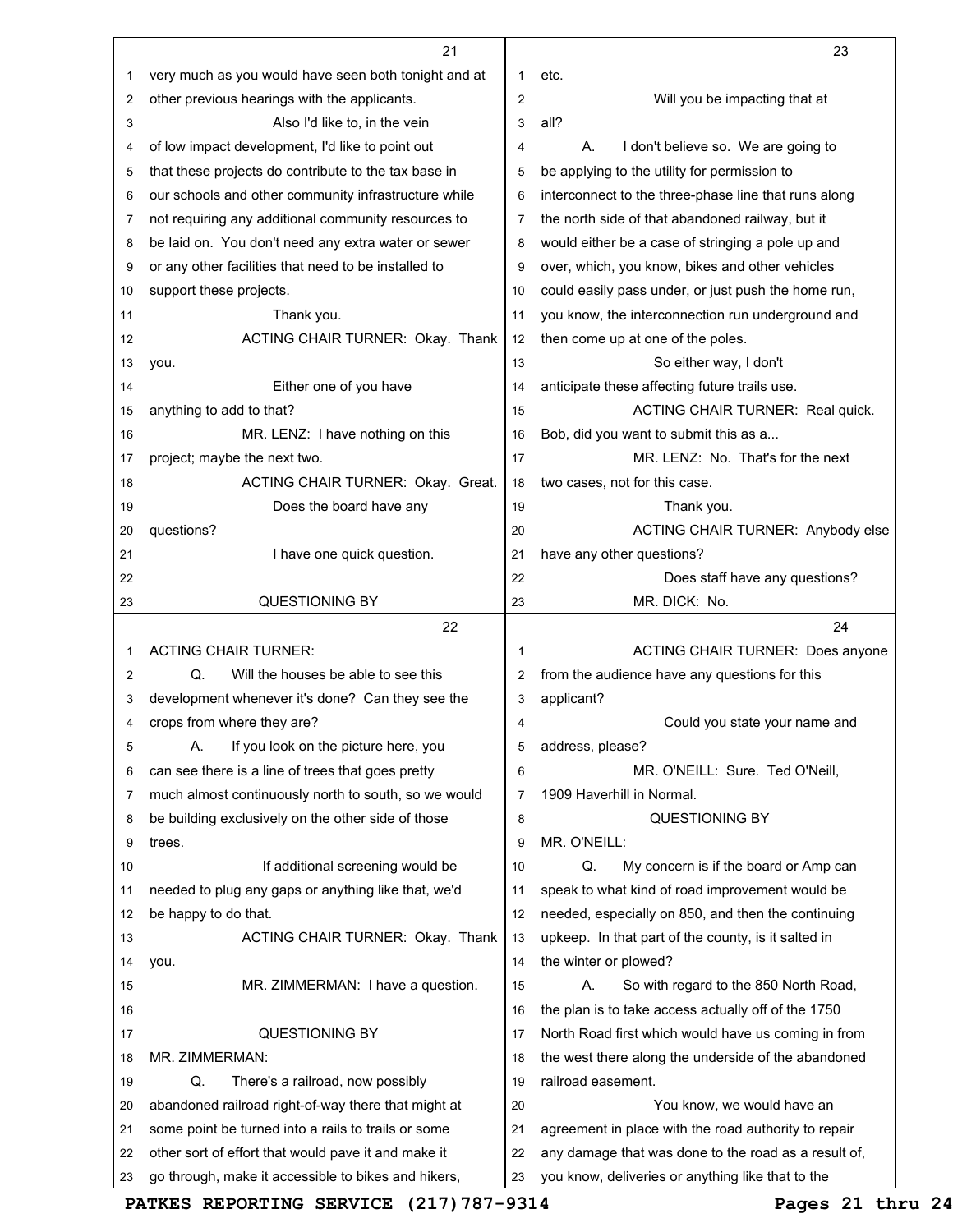|    | 25                                                   |                | 27                                                   |
|----|------------------------------------------------------|----------------|------------------------------------------------------|
| 1  | site during construction, and if it was determined   | 1              | <b>QUESTIONING BY</b>                                |
| 2  | that the existing driveway that come in from there   | $\overline{2}$ | MR. REYNOLDS:                                        |
| 3  | would need to be improved, we would handle that as   | 3              | Is there anything in place if a major<br>Q.          |
| 4  | well.                                                | 4              | storm would hit, a hail storm or a tornado, direct   |
| 5  | If we had to take some                               | 5              | hit of one of those? Is there some kind of cleanup   |
| 6  | construction access or otherwise from the 850 North  | 6              | plan or are those things that durable they can       |
| 7  | Road, the same agreement would be in place. We       | $\overline{7}$ | withstand a storm like that?                         |
| 8  | would have an agreement with the authority to fix    | 8              | А.<br>Yeah, they are extremely durable.              |
| 9  | any damage that was done to the road, and we would,  | 9              | They're made of anodized glass and very strong       |
| 10 | having looked at that road, we would likely need to  | 10             | aluminum frame, so they can withstand quite a strong |
| 11 | make some improvements to it anyway to create an     | 11             | wind force.                                          |
| 12 | all-weather surface of some kind, but at this point, | 12             | When they test these things in                       |
| 13 | that really is more of a secondary consideration.    | 13             | the lab, they fired large hailstones, large balls of |
| 14 | We're looking to take access from the northwest      | 14             | ice at them sort of point blank at a hundred plus    |
| 15 | corner.                                              | 15             | miles an hour.                                       |
| 16 | Q.<br>But if it needs to be improved, would          | 16             | Obviously, when these things are                     |
| 17 | it be improved to the same standard as other roads   | 17             | tilted, the impact of the hail is going to be less.  |
| 18 | in the county?                                       | 18             | It doesn't come in point blank on a hail storm.      |
| 19 | Α.<br>That would be for us to work out with          | 19             | So usually for these things to                       |
| 20 | the township authority I would suppose. They would   | 20             | get out of the factory, they go through a fairly     |
| 21 | tell us what standards they wanted us to improve it  | 21             | rigorous testing process.                            |
| 22 | to.                                                  | 22             | I've seen pictures of solar                          |
| 23 | MR. O'NEILL: Okay. Thank you.                        | 23             | farms that my colleagues in the industry have        |
|    | 26                                                   |                | 28                                                   |
| 1  | <b>ACTING CHAIR TURNER: Another</b>                  | 1              | installed and had them suffer through a hurricane    |
| 2  | question?                                            | $\overline{2}$ | for example. I mean, you generally see a lot of the  |
| 3  | MR. REYNOLDS: My name is Gil                         | 3              | modules, a lot of the panels are still there but the |
| 4  | Reynolds. I live at 8270N 2200 East Road in Downs,   | 4              | racking sort of gets bent and twisted.               |
| 5  | and I'm the Old Town Township Road Commissioner.     | 5              | Having said that, if there were                      |
| 6  | We were contacted just a short                       | 6              | to be, you know, a tornado or something like that    |
| 7  | time ago, and I was under the impression that all    | 7              | coming through, it would be in our interest to come  |
| 8  | the traffic would come from the west which it sounds | 8              | in and clean it up and repair it and get it back to  |
| 9  | like it is now, but 850 Road, over 90 percent of it  | 9              | operational order so we can continue to deliver the  |
| 10 | belongs to the Village of Downs, and they weren't    | 10             | power that this thing is designed to deliver.        |
| 11 | able to even upkeep the road after it was made. I    | 11             | MR. REYNOLDS: Okay. Thanks.                          |
| 12 | mean, they're running short on funds. It would have  | 12             | MR. PERRY: My name is Dave Perry,                    |
| 13 | to be improved first before anybody would ever use   | 13             | I live at 8522 North 1900 East Road in Bloomington,  |
| 14 | it. I mean, it's almost nonexistent. It's a dirt     | 14             | and 850 actually goes through my property.           |
| 15 | road. If somebody tried to use it now and it         | 15             | I don't know what the original                       |
| 16 | rained, it would turn into a big mess.               | 16             | easements were that allowed that, but the property   |
| 17 | I was under the impression                           | 17             | markers, it splits it.                               |
| 18 | that that road wouldn't even be considered at all.   | 18             | One, it's a very                                     |
| 19 | I mean, if it would, it would have to be improved    | 19             | MR. DICK: Mr. Perry, could you                       |
| 20 | before anything was ever done.                       | 20             | tell me your address again, please?                  |
| 21 | Then I have a question just                          | 21             | MR. PERRY: Yes, sir. 8522 North                      |
| 22 | regarding the solar panels. I'm not sure now         | 22             | 1900 East Road, Bloomington, 61705.                  |
| 23 | durable they are.                                    | 23             | So again, I don't know what                          |

PATKES REPORTING SERVICE (217) 787-9314 Pages 25 thru 28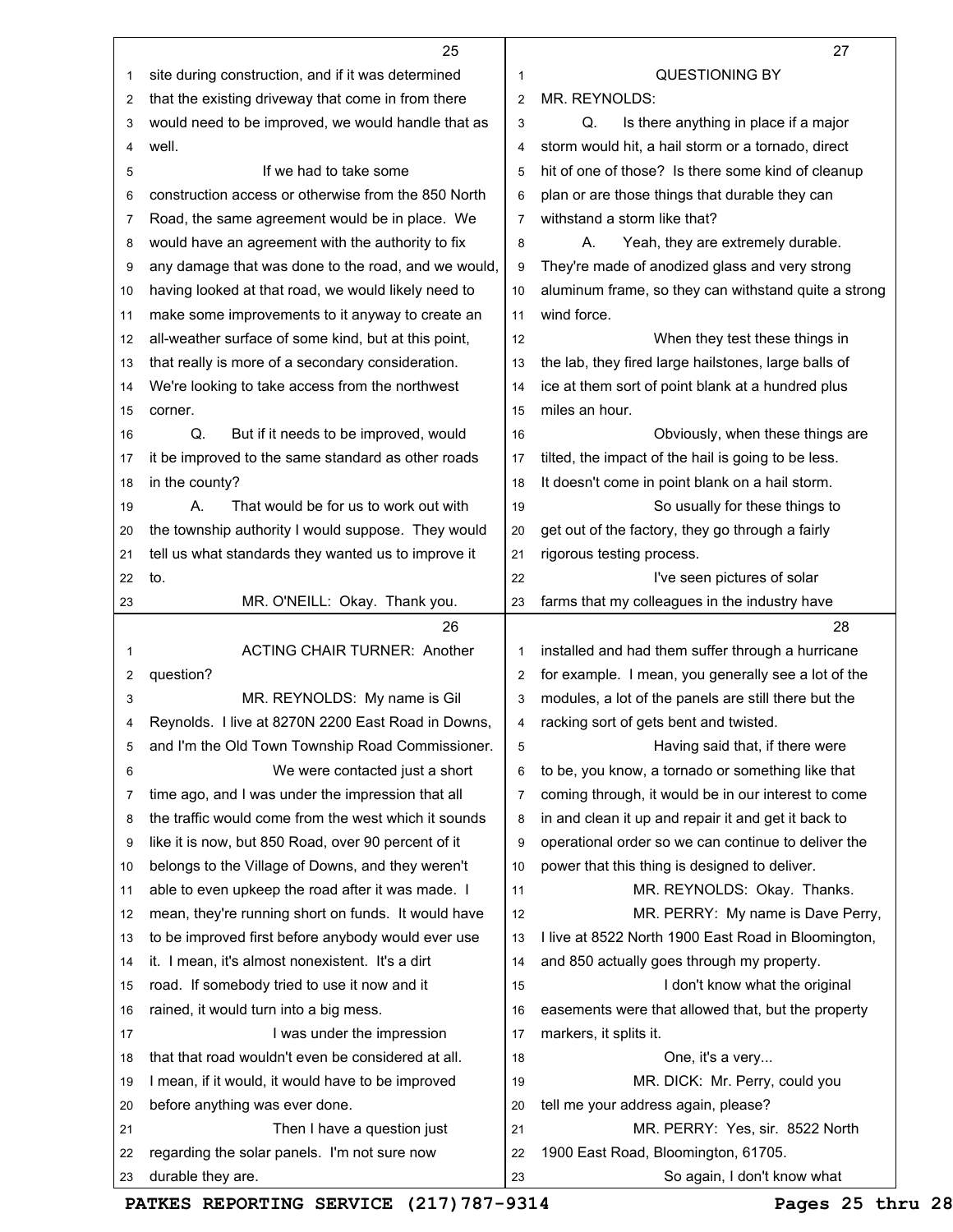|    | 29                                                                                                   |              | 31                                                                     |
|----|------------------------------------------------------------------------------------------------------|--------------|------------------------------------------------------------------------|
| 1  | improvements you'd make.                                                                             | $\mathbf{1}$ | А.<br>Well, like I said before, this is                                |
| 2  | One, you'd have to do a whole                                                                        | 2            | still in a very new stage. Nobody really has a good                    |
| 3  | rate exchange because that's a very steep drop-off                                                   | 3            | solid handle of what it's going to cost because it's                   |
| 4  | in there. I've seen tractor-trailers dragging their                                                  | 4            | still in the future.                                                   |
| 5  | rear ends trying to get out of that ditch.                                                           | 5            | Everybody knows that                                                   |
| 6  | The other thing is it's right                                                                        | 6            | construction projects tend to have overrun costs on                    |
| 7  | on a curve, and 1900 is a pretty busy road, so I                                                     | 7            | schedule, so I would hazard a guess that that would                    |
| 8  | don't think it's a good idea.                                                                        | 8            | be one of the reasons to include a bond that was                       |
| 9  | So again, when you leave it in                                                                       | 9            | greater than the estimate.                                             |
| 10 | as an option, it says, well, you can use it, but I'd                                                 | 10           | ACTING CHAIR TURNER: Any other                                         |
| 11 | like to see it removed if it's really not going to                                                   | 11           | members of the audience have questions for this                        |
| 12 | be an option.                                                                                        | 12           | applicant?                                                             |
| 13 | ACTING CHAIR TURNER: Okay. Thank                                                                     | 13           | Are there any members of the                                           |
| 14 | you.                                                                                                 | 14           | audience who would like to testify on this case?                       |
| 15 | Anyone else have any questions                                                                       | 15           | Okay. Seeing none, if you                                              |
| 16 | for the applicant?                                                                                   | 16           | guys have a closing statement you'd like to make,                      |
| 17 | MS. ZEIGLER: Hannah Zeigler, 2242                                                                    | 17           | you can do that.                                                       |
| 18 | Westgate Drive, Bloomington 61705.                                                                   | 18           | MR. RICKARD: Nothing other than                                        |
| 19 |                                                                                                      | 19           | thank you for your time.                                               |
| 20 | <b>QUESTIONING BY</b>                                                                                | 20           | It's been good working with                                            |
| 21 | MS. ZEIGLER:                                                                                         | 21           | the staff here at McLean County, and we hope to come                   |
| 22 | Q.<br>On your decommissioning plan, you                                                              | 22           | back and do more business here in the future.                          |
| 23 | estimate the solar PB recycling, you value it at                                                     | 23           | <b>ACTING CHAIR TURNER: Great. Thank</b>                               |
|    |                                                                                                      |              |                                                                        |
|    | 30                                                                                                   |              | 32                                                                     |
| 1  | \$50,000.                                                                                            | 1            | you.                                                                   |
| 2  | I'd just be interested in what                                                                       | 2            | Okay. Is there anything in                                             |
| 3  | your justification is for that figure.                                                               | 3            | particular we want to talk about that we haven't?                      |
| 4  | Obviously, that figure is an estimate<br>А.                                                          | 4            | Anything we would change on this one compared to the                   |
| 5  | at this time. It's based off of the assumption that                                                  | 5            | others?                                                                |
| 6  | you would still have some usable life in the modules                                                 | 6            |                                                                        |
| 7  | themselves.                                                                                          | 7            | Okay.                                                                  |
| 8  |                                                                                                      | 8            | MR. ZIMMERMAN: The 25,000 per                                          |
| 9  | By the time we get to                                                                                | 9            | megawatt, the decommissioning fee?<br>ACTING CHAIR TURNER: Seems to be |
| 10 | decommissioning these things, the silicon that                                                       | 10           |                                                                        |
| 11 | produces the electricity would only have degraded to                                                 | 11           | where we're landing.                                                   |
| 12 | I would say no less than 70 percent, so it should<br>still be usable. I know that factors in, but at | 12           | MR. ZIMMERMAN: The decommissioning                                     |
|    |                                                                                                      |              | fee, we would stipulate that there would be a                          |
| 13 | this point, it's an estimate.                                                                        | 13<br>14     | decommissioning fee as stipulated in stipulation                       |
| 14 | With the situation being that                                                                        |              | number 9 that it would be 25,000 per megawatt.                         |
| 15 | very few of these have reached decommissioning stage                                                 | 15<br>16     | ACTING CHAIR TURNER: Okay. We'll                                       |
| 16 | and there not being an actual market for it, it's,                                                   |              | go through the stipulations.                                           |
| 17 | you know, it's not a very educated estimate, but                                                     | 17           | А?                                                                     |
| 18 | it's the best we could do.                                                                           | 18           | B?                                                                     |
| 19 | Q.<br>So your net cost to decommission is                                                            | 19           | C?                                                                     |
| 20 | \$5,925 and some change, but then you estimate or you                                                | 20           | D?                                                                     |
| 21 | suggest a bond value of 15,000 per megawatt.                                                         | 21           | MR. DEAN: Is this one dealing with                                     |
|    |                                                                                                      |              |                                                                        |
| 22 | Can you tell me why you're<br>offering a bond higher than your estimate?                             | 22           | the access roads?<br>ACTING CHAIR TURNER: Yeah. I                      |

**PATKES REPORTING SERVICE (217)787-9314 Pages 29 thru 32**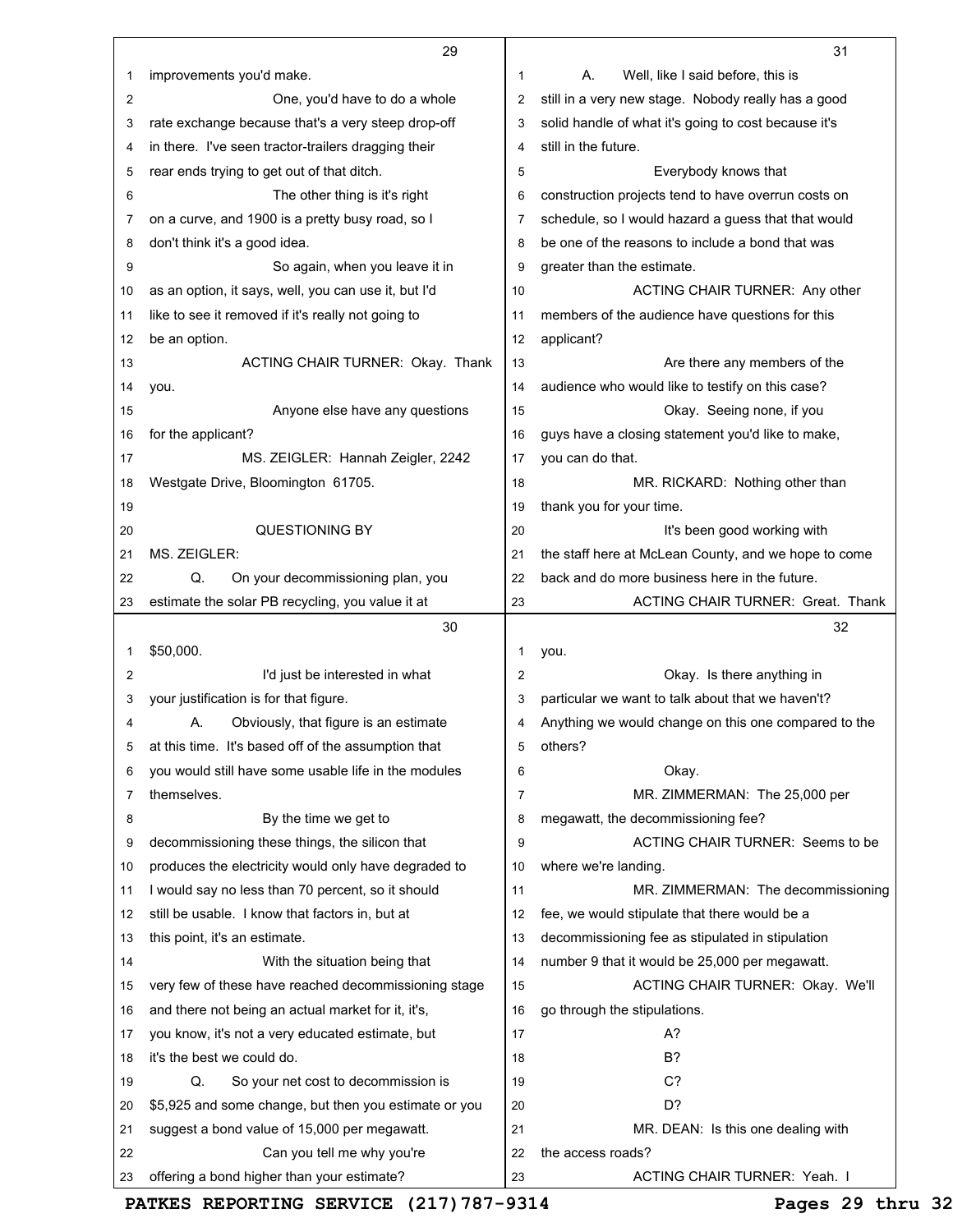|    | 33                                                   |                | 35                                                   |
|----|------------------------------------------------------|----------------|------------------------------------------------------|
| 1  | think that's a good point. It is dealing with the    | -1             | Okay. Can I ask for a motion?                        |
| 2  | access roads, utilities, access roads and drainage.  | $\overline{2}$ | MR. DEAN: With the stipulations,                     |
| 3  | Obviously, they have some thoughts on where you      | 3              | it looks like there that might be a problem there.   |
| 4  | should access, and it sounds like you're going       | 4              | Do they still need an entrance                       |
| 5  | toward accessing from the better road.               | 5              | permit from the Village of Downs?                    |
| 6  | Again, none of this goes                             | 6              | MR. DICK: They do not. They would                    |
| 7  | forward without an agreement.                        | 7              | only need an entrance permit from the Bloomington    |
| 8  | Luke, you want to talk to                            | 8              | Township Road Commissioner.                          |
| 9  | that?                                                | 9              | MR. DEAN: Okay. Well, I recommend                    |
| 10 | MR. HOHULIN: Yes.                                    | 10             | we correct that statement.                           |
| 11 | As far as the access road                            | 11             | MR. DICK: Okay. Did you want to                      |
| 12 | goes                                                 | 12             | do the low ground too, five feet above?              |
| 13 | <b>ACTING CHAIR TURNER: Let me swear</b>             | 13             | MR. DEAN: Yes. We want to be                         |
| 14 | you in.                                              | 14             | consistent with everything we do.                    |
| 15 | (Whereupon Luke Hohulin was sworn                    | 15             | ACTING CHAIR TURNER: So if their                     |
| 16 | by Acting Chair Turner)                              | 16             | cable is not at least five feet below ground, then   |
| 17 | ACTING CHAIR TURNER: All right.                      | 17             | they have to remove it.                              |
| 18 | MR. DICK: State your name.                           | 18             | MR. ZIMMERMAN: I'd like to add as                    |
| 19 | MR. HOHULIN: Luke Hohulin;                           | 19             | a stipulation that in the hookup, it does not        |
| 20 | H-o-h-u-l-i-n.                                       | 20             | interfere with any potential use which would be some |
| 21 | The access road off of 1750                          | 21             | sort of extension of the rails to trails.            |
| 22 | would be preferred because from my understanding,    | 22             | Would that be in the form of                         |
| 23 | there would be substantial work that would need to   | 23             | putting it underground to get over there?            |
|    | 34                                                   |                | 36                                                   |
| 1  | be done on 850, and then there would have to be a    | 1              | <b>ACTING CHAIR TURNER: I don't think</b>            |
| 2  | road use agreement with Bloomington Township because | 2              | it would hurt to go over it.                         |
| 3  | that is Bloomington Township's road, 1750.           |                |                                                      |
|    |                                                      | 3              | MR. ZIMMERMAN: Yeah, I don't                         |
| 4  | I guess if there's any other                         | 4              | either. I'm not sure if we even need a stipulation   |
| 5  | questions, I'll be happy to answer them.             | 5              | for that. I'm seeing no.                             |
| 6  | MR. DEAN: I would adopt that we                      | 6              | <b>ACTING CHAIR TURNER: I don't think</b>            |
| 7  | drop the 850. We scratch that.                       | 7              | so. They're not going to want anybody running        |
| 8  | Is that okay if we just                              | 8              | through their wires.                                 |
| 9  | scratch 850?                                         | 9              | Okay. So do I have a motion?                         |
| 10 | MR. RICKARD: Yeah. I'm okay with                     | 10             | MR. DEAN: I recommend approval of                    |
| 11 | that.                                                | 11             | SU-18-15 with stipulations.                          |
| 12 | MR. ZIMMERMAN: Would we need                         | 12             | MR. BANGERT: Second.                                 |
| 13 | Mr. Reynolds to sign off on that or is that just out | 13             | <b>ACTING CHAIR TURNER: Roll call</b>                |
| 14 | of Old Town Township? That's just no longer part of  | 14             | vote.                                                |
| 15 | the equation?                                        | 15             | MR. DICK: Bangert?                                   |
| 16 | MR. DICK: Old Town Township would                    | 16             | MR. BANGER: Yes.                                     |
| 17 | not be involved in an access off of 1750 East Road.  | 17             | MR. DICK: Dean?                                      |
| 18 | MR. ZIMMERMAN: Thank you.                            | 18             | MR. DEAN: Yes.                                       |
| 19 | ACTING CHAIR TURNER: Okay.                           | 19             | MR. DICK: Turner?                                    |
| 20 | Thanks; Rick.                                        | 20             | <b>ACTING CHAIR TURNER: Yes.</b>                     |
| 21 | E?                                                   | 21             | MR. DICK: Zimmerman?                                 |
| 22 | F?                                                   | 22             | MR. ZIMMERMAN: Yes.                                  |

**PATKES REPORTING SERVICE (217)787-9314 Pages 33 thru 36**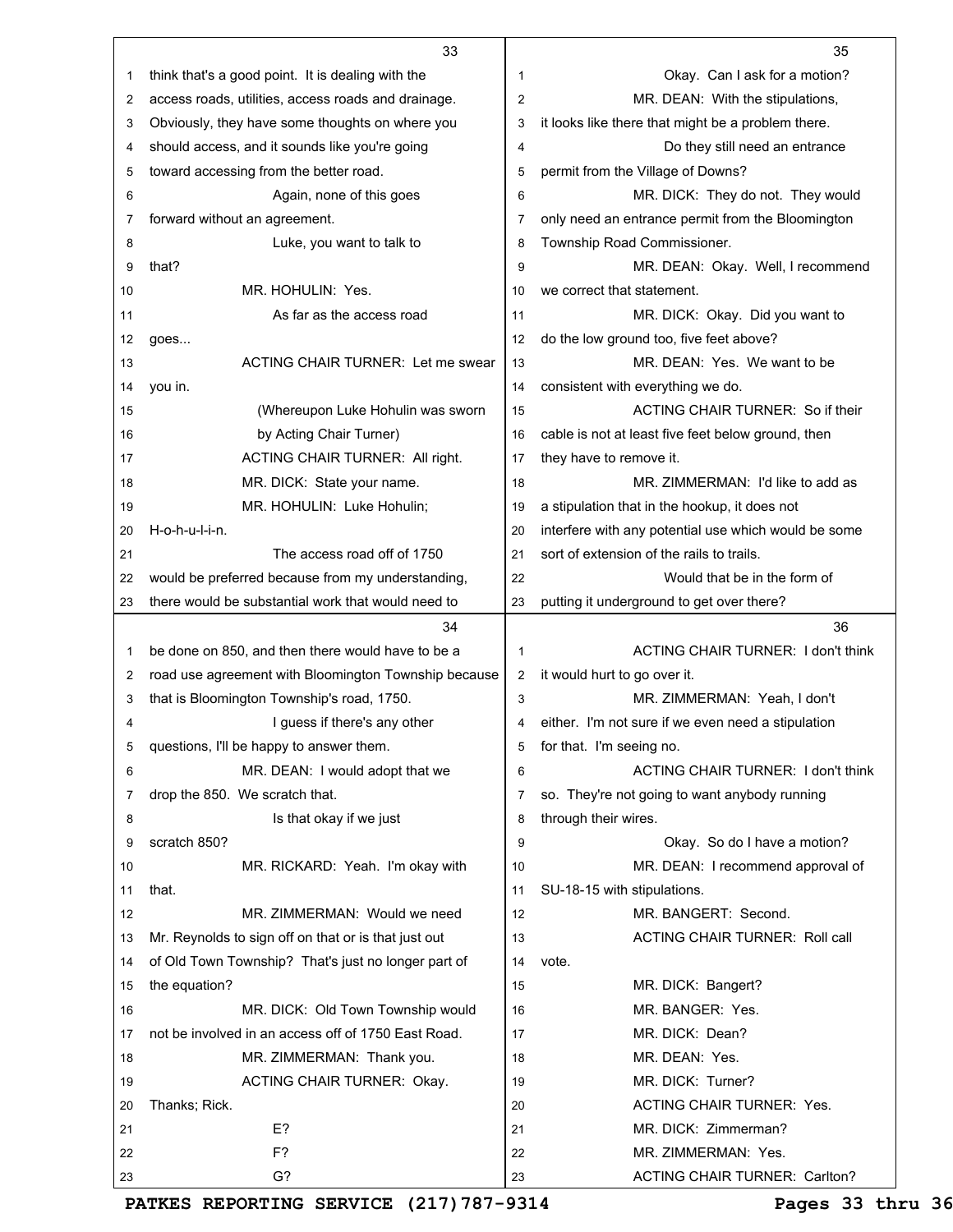|                | 37                                                                                                     |
|----------------|--------------------------------------------------------------------------------------------------------|
| 1              | MR. CARLTON: Yes.                                                                                      |
| 2              | <b>ACTING CHAIR TURNER: Okay. So</b>                                                                   |
| 3              | that will go to the County Board, and then you'll go                                                   |
| 4              | from there.                                                                                            |
| 5              | MR. RICKARD: Yes. Thank you.                                                                           |
| 6              | ACTING CHAIR TURNER: Just to note,                                                                     |
| 7              | we usually quit at 10 but we're not quitting, are                                                      |
| 8              | we. Let's get these things done.                                                                       |
|                |                                                                                                        |
| 9              | All right. Good.                                                                                       |
| 10             | (Whereupon the foregoing                                                                               |
| 11             | proceedings adjourned at 10:00                                                                         |
| 12             | p.m. on this same date.)                                                                               |
| 13             |                                                                                                        |
| 14             |                                                                                                        |
| 15             |                                                                                                        |
| 16             |                                                                                                        |
| 17             |                                                                                                        |
| 18             |                                                                                                        |
| 19             |                                                                                                        |
| 20             |                                                                                                        |
| 21             |                                                                                                        |
| 22             |                                                                                                        |
|                |                                                                                                        |
| 23             |                                                                                                        |
| 1              | 38<br>STATE OF ILLINOIS)                                                                               |
|                | )SS.                                                                                                   |
| $\overline{c}$ | <b>COUNTY OF SANGAMON)</b>                                                                             |
|                |                                                                                                        |
| 3              |                                                                                                        |
| 4              | CERTIFICATE                                                                                            |
| 5              | I, Laurel A. Patkes, Certified Shorthand                                                               |
| 6              | Reporter in and for said County and State, do hereby                                                   |
| 7              | certify that I reported in shorthand the foregoing                                                     |
| 8              | proceedings and that the foregoing is a true and                                                       |
| 9              | correct transcript of my shorthand notes so taken as                                                   |
| 10             | aforesaid.                                                                                             |
| 11             | I further certify that I am in no way                                                                  |
| 12             | associated with or related to any of the parties or<br>attorneys involved herein, nor am I financially |
| 13<br>14       | interested in this action.                                                                             |
| 15             | Dated August 11, 2018.                                                                                 |
| 16             |                                                                                                        |
| 17             | Laurel A. Patkes                                                                                       |
|                | <b>Certified Shorthand Reporter</b>                                                                    |
|                |                                                                                                        |
| 18             |                                                                                                        |
| 19             |                                                                                                        |
| 20             |                                                                                                        |
| 21             |                                                                                                        |
| 22             |                                                                                                        |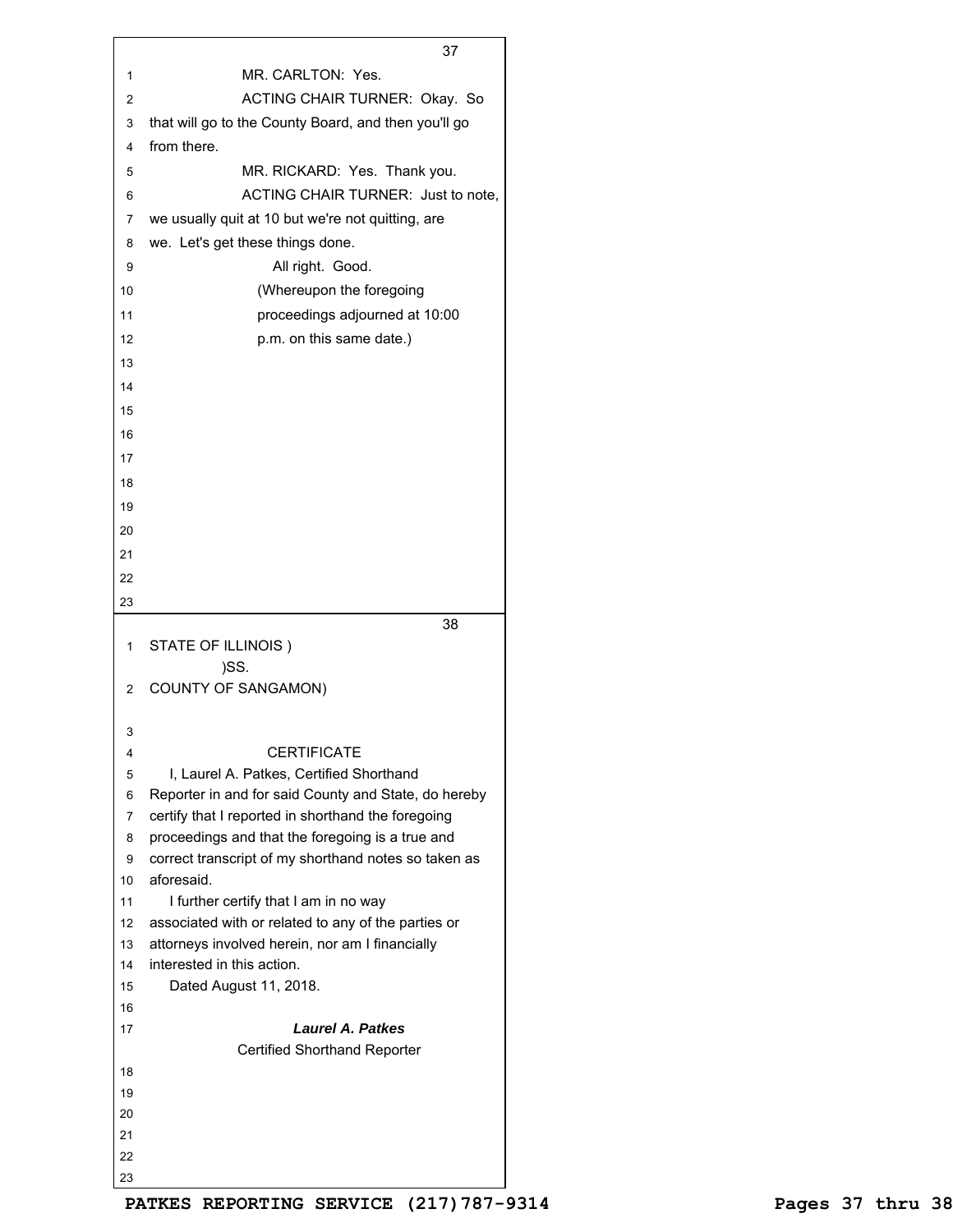| \$                                   | 6                               | <b>achieve</b> $[1] - 20:8$                            | <b>amount</b> $[1] - 15:10$                     | <b>belongs</b> [1] - 26:10                             |
|--------------------------------------|---------------------------------|--------------------------------------------------------|-------------------------------------------------|--------------------------------------------------------|
|                                      |                                 | acres $[1] - 7:15$                                     | <b>Amp</b> $[3] - 18:12$ ,                      | <b>below</b> $[1] - 35:16$                             |
| \$25,000 [1] - 15:11                 | 6 $[1] - 14:15$                 | <b>ACTING</b> $[28] - 16:11$ ,<br>17:15, 17:21, 21:12, | 18:15, 24:10<br><b>anodized</b> $[2] - 19:16$ , | <b>bent</b> $[1] - 28:4$                               |
| $$5,925$ [1] - 30:20                 | 60586 [1] - 17:8                | 21:18, 22:1, 22:13,                                    | 27:9                                            | <b>best</b> $[1] - 30:18$                              |
| $$50,000$ [1] - 30:1                 | 61705 [2] - 28:22,              | 23:15, 23:20, 24:1,                                    | anti [2] - 8:22, 14:14                          | <b>better</b> $[1] - 33:5$<br><b>big</b> $[1]$ - 26:16 |
|                                      | 29:18                           | 26:1, 29:13, 31:10,                                    | anti-reflective [2] -                           | <b>bikes</b> $[2] - 22:23$ ,                           |
| 1                                    |                                 | 31:23, 32:9, 32:15,                                    | 8:22, 14:14                                     | 23:9                                                   |
|                                      | $\overline{7}$                  | 32:23, 33:13, 33:17,                                   | anticipate $[2]$ -                              | <b>blank</b> $[2] - 27:14$ ,                           |
|                                      |                                 | 34:19, 35:15, 36:1,                                    | 20:13, 23:14                                    | 27:18                                                  |
| 1 [1] - 13:21                        |                                 | 36:6, 36:13, 36:20,                                    | anyway [1] - 25:11                              | Bloomington [13] -                                     |
| $10$ [2] - $15:19$ , $37:7$          | $7$ [1] - 14:19                 | 36:23, 37:2, 37:6                                      | applicable [1] -                                | 6:1, 6:9, 6:16, 11:19                                  |
| 100 [1] $- 8:5$                      | $70$ [1] - 30:11                | <b>Acting</b> $[2] - 17:20$ ,                          | 12:16                                           | 11:22, 13:23, 17:13,                                   |
| 10:00 [1] - 37:11                    | $72$ [1] - 7:15                 | 33:16                                                  | <b>applicant</b> $[20] - 5:6$ ,                 | 28:13, 28:22, 29:18,                                   |
| 11 $[1] - 16:6$                      | 7713 [1] - 17:7                 | <b>actual</b> $[1] - 30:16$                            | 5:11, 8:12, 8:17, 8:23,                         | 34:2, 34:3, 35:7                                       |
| $15$ [1] - 9:1                       |                                 | add $[2] - 21:15$ ,                                    | 9:2, 9:15, 11:2, 11:3,                          | <b>blowup</b> $[1] - 6:2$                              |
| $15,000$ [1] - 30:21                 | 8                               | 35:18                                                  | 11:7, 11:15, 11:20,                             | <b>Bob</b> $[1] - 23:16$                               |
| 1550 [3] - 16:16,<br>16:20, 16:23    |                                 | addition [1] - 13:15                                   | 13:2, 14:6, 14:9,                               | <b>bond</b> $[4] - 15:15$ ,                            |
| 1750 $[10] - 6:8, 6:17,$             | $8$ [1] - 14:23                 | additional $[3] - 19:5$ ,                              | 14:15, 15:1, 24:3,                              | 30:21, 30:23, 31:8                                     |
| 7:20, 10:21, 11:20,                  | 80202 [2] - 16:17,              | 21:7, 22:10                                            | 29:16, 31:12                                    | <b>boxes</b> $[1] - 19:20$                             |
| 14:1, 24:16, 33:21,                  | 16:21                           | address [3] - 16:19,                                   | <b>applicant 's</b> $[1] - 6:8$                 | <b>build</b> $[1] - 8:13$                              |
| 34:3, 34:17                          | 8270 N [1] - 26:4               | 24:5, 28:20                                            | applicants [3] -                                | <b>Building</b> [2] - 9:17,                            |
| 178 $[1] - 8:6$                      | 850 [14] - $6:3, 6:15$ ,        | addresses [1] -                                        | 19:13, 19:23, 21:2                              | 15:2                                                   |
| 1900 [3] $-28:13$ ,                  | 7:19, 10:20, 11:18,             | 16:14                                                  | application $[3] - 5:3$ ,                       | <b>building</b> $[1] - 22:8$                           |
| 28:22, 29:7                          | 13:23, 24:12, 24:15,            | <b>adequate</b> $[2] - 10:14$ ,                        | 13:18, 16:8                                     | <b>business</b> [1] - 31:22                            |
| <b>1909</b> [1] - 24:7               | 25:6, 26:9, 28:14,              | 11:9                                                   | apply [1] - 8:11                                | <b>busy</b> $[1] - 29:7$                               |
|                                      | 34:1, 34:7, 34:9                | adjacent $[4] - 7:19$ ,                                | applying $[1] - 23:5$                           | BY [6] - 18:6, 21:23,                                  |
| $\mathbf{2}$                         | 8522 [2] - $28:13$ ,            | 7:20, 10:20, 10:21                                     | approval [1] - 36:10                            | 22:17, 24:8, 27:1,                                     |
|                                      | 28:21                           | adjourned [1] -<br>37:11                               | area [4] - 5:22, 7:2,                           | 29:20                                                  |
|                                      |                                 | adopt $[1] - 34:6$                                     | 7:16, 10:1                                      |                                                        |
| $2$ [1] - 14:3                       | 9                               | advice [1] - 5:10                                      | <b>Area</b> $[1] - 9:6$<br>areas $[1] - 12:14$  | C                                                      |
| 2-megawatt $[1]$ -                   |                                 | <b>aerial</b> [1] - 7:12                               | arrays [3] - 8:19,                              |                                                        |
| 8:13<br>$200$ [1] - 8:6              | $9$ [2] - 15:4, 32:14           | affecting [1] - 23:14                                  | 8:21, 8:23                                      | cable [1] - 35:16                                      |
| <b>202</b> [1] - 17:12               | $90$ [1] - 26:9                 | $ag$ [1] - 8:9                                         | <b>Article</b> [1] - 16:9                       | <b>Canada</b> [1] - 18:17                              |
| 2200 [1] - 26:4                      | <b>91.6</b> [1] - 8:5           | <b>Agency</b> [2] - 9:19,                              | Assessment [1] -                                | <b>Carlton</b> $[1] - 36:23$                           |
| 2242 [1] - 29:17                     |                                 | 14:11                                                  | 12:20                                           | <b>CARLTON</b> [1] - 37:1                              |
| $230$ [1] - 8:8                      | A                               | agenda [1] - 18:8                                      | assessment [2] -                                | case [4] - 18:2, 23:8,                                 |
| <b>25,000</b> [2] - 32:7,            |                                 | agreement $[8] - 5:8$ ,                                | 8:5, 8:6                                        | 23:18, 31:14                                           |
| 32:14                                | $a_{1.}[1] - 23:16$             | 12:2, 16:1, 24:21,                                     | <b>assets</b> $[3] - 18:23$ ,                   | cases [1] - 23:18                                      |
| 269.6 $[1] - 8:7$                    | abandoned [3] -                 | 25:7, 25:8, 33:7, 34:2                                 | 19:4, 19:6                                      | cash $[1] - 15:13$                                     |
|                                      | 22:20, 23:7, 24:18              | Agreement $[4]$ -                                      | <b>assisting</b> $[1] - 12:22$                  | cells $[1] - 8:19$                                     |
| 3                                    | able [2] - 22:2, 26:11          | 9:11, 15:20, 16:3,                                     | assumption $[1]$ -                              | <b>Center</b> $[1] - 17:13$                            |
|                                      | accept [1] - 15:15              | 16:5                                                   | 30:5                                            | certified $[2] - 14:7$ .                               |
|                                      | acceptable $[1]$ - 9:13         | agricultural $[1] - 7:3$                               | <b>assurance</b> $[1] - 9:13$                   | 15:7                                                   |
| $3$ [1] - 14:6                       | <b>access</b> $[22] - 5:19$ ,   | Agricultural $[3]$ -                                   | <b>audience</b> [3] - 24:2,                     | certify $[1] - 15:23$                                  |
| $30$ [1] - 19:3                      | 6:5, 7:17, 7:18, 10:14,         | 9:11, 15:20, 16:2                                      | 31:11, 31:14                                    | <b>Chair</b> $[2] - 17:20$ ,                           |
| 300 [1] - 8:7                        | 10:19, 11:17, 11:19,            | agriculture $[1]$ -                                    | <b>authority</b> $[3] - 24:21$ ,                | 33:16                                                  |
| $35$ [1] - 13:10<br>350 $[1] - 16:9$ | 13:22, 14:1, 19:18,             | 12:12                                                  | 25:8, 25:20                                     | <b>CHAIR</b> $[28] - 16:11$ ,<br>17:15, 17:21, 21:12,  |
|                                      | 24:16, 25:6, 25:14,             | Agriculture [5] -                                      |                                                 | 21:18, 22:1, 22:13,                                    |
|                                      | 32:22, 33:2, 33:4,              | 5:18, 8:2, 9:12, 13:13,                                | В                                               | 23:15, 23:20, 24:1,                                    |
| 4                                    | 33:11, 33:21, 34:17             | 15:22<br><b>ahead</b> $[1] - 18:3$                     |                                                 | 26:1, 29:13, 31:10,                                    |
|                                      | accessed $[1] - 6:6$            | all-weather $[1]$ -                                    | <b>balls</b> $[1] - 27:13$                      | 31:23, 32:9, 32:15,                                    |
| 4 [1] - 14:9                         | <b>accesses</b> $[1] - 6:11$    | 25:12                                                  | <b>BANGER</b> [1] - 36:16                       | 32:23, 33:13, 33:17,                                   |
|                                      | $accessible$ [1] -              | <b>allowed</b> $[1] - 28:16$                           | <b>BANGERT</b> [1] -                            | 34:19, 35:15, 36:1,                                    |
| 5                                    | 22:23                           | <b>allows</b> $[1] - 8:20$                             | 36:12                                           | 36:6, 36:13, 36:20,                                    |
|                                      | <b>accessing</b> $[2] - 6:21$ , | <b>almost</b> $[2] - 22:7$ ,                           | <b>bangert</b> $[1] - 36:15$                    | 36:23, 37:2, 37:6                                      |
| $5$ [1] - 14:13                      | 33:5                            | 26:14                                                  | <b>base</b> $[1] - 21:5$                        | change $[2] - 30:20$ ,                                 |
|                                      | <b>according</b> $[1] - 12:19$  | aluminum [1] - 27:10                                   | <b>based</b> $[1] - 30:5$                       | 32:4                                                   |
|                                      |                                 |                                                        |                                                 |                                                        |

PATKES REPORTING SERVICE (217) 787-9314 Pages 1 thru 1

1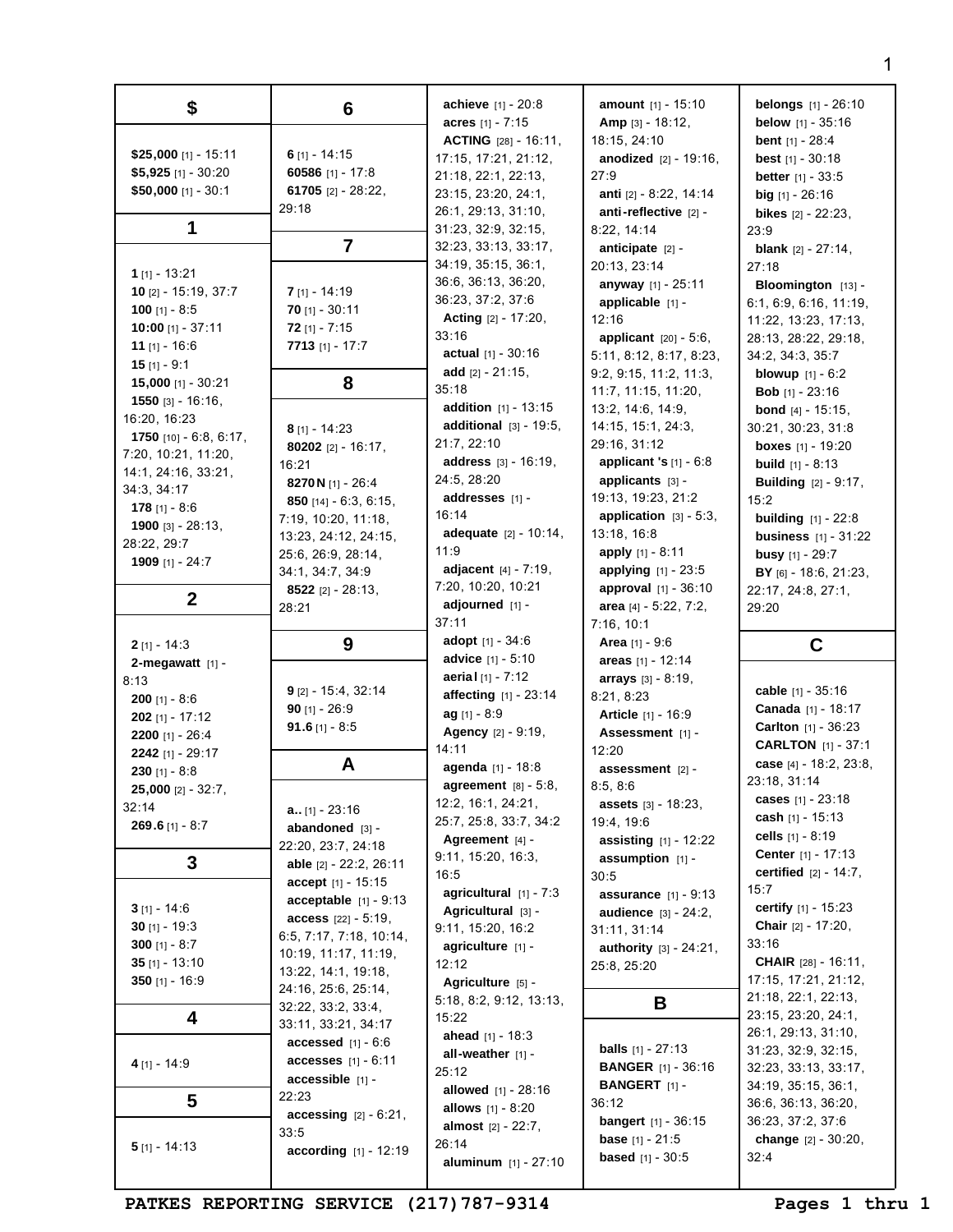| Clay [2] - 17:7, 17:19          | 35:14            |
|---------------------------------|------------------|
| clean [1] - 28:8                | con:             |
| cleanup [1] - 27:5              | con:             |
| closing [1] - 31:16             | 11:4.            |
| coating [2] - 8:22,             | 14:5.            |
| 14:14                           | 25:1.            |
| colleagues [1] -                | con:             |
| 27:23                           | 5:16             |
| <b>Colorado</b> $[2] - 16:17$   | cont             |
| 16:21                           | 14:23            |
| combiner [1] - 19:20            | con              |
| coming [2] - 24:17,             | con              |
| 28:7                            | con              |
| commercial $[1]$ -              | con              |
| 12:13                           | 18:18            |
| commissioner [1] -              | cont             |
| 5:10                            | 10:12            |
| Commissioner [6] -              | cont             |
| 11:17, 11:19, 11:22,            | 24:12            |
| 14:1, 26:5, 35:8                | cont             |
| communication $[4]$ -           | 22:7             |
| 5:5, 9:3, 9:18, 11:16           | cont             |
| communities [1] -               | 14:17            |
| 20:3                            | cont             |
| Community [1] -                 | con <sup>®</sup> |
| 10:22                           | 12:23            |
| community [5] -                 | corr             |
| 18:23, 19:4, 19:5,              | 13:11            |
| 21:6, 21:7                      | corr             |
| company [5] - 9:16,             | COS              |
| 15:5, 15:8, 15:19,              | 15:10            |
| 15:21                           | 31:3             |
| <b>compared</b> $[1] - 32:4$    | <b>COS</b>       |
| compatible [1] -<br>12:11       | cou<br>8:14,     |
| <b>competent</b> $[2] - 11:5$ , | Cou              |
| 14:17                           | 9:13,            |
| complete [1] - 14:10            | 14:4,            |
| completion $[1] - 15:3$         | 15:14            |
| comply [1] - 16:1               | 31:21            |
| conceivably [1] - 6:4           | cou              |
| concern [1] - 24:10             | crea             |
| concludes [1] -                 | crec             |
| 16:10                           | crop             |
| conclusion $[1]$ -              | 10:3,            |
| 13:17                           | crop             |
| condition [1] - 15:4            | 22:4             |
| conformance [1] -               | <b>curv</b>      |
| 12:6                            |                  |
| conforms $[1] - 12:16$          |                  |
| congestion [1] -                |                  |
| 11:11                           |                  |
| Conservation [3] -              | dam              |
| 5:13, 10:7, 14:21               | 25:9             |
| <b>conserve</b> [1] - 20:16     | dam<br>14:16     |
| consideration [1] -             | date             |
| 25:13                           | Dav              |
| considered [1] -                | deal             |
| 26:18                           | 33:1             |
| consistent [1] -                |                  |

**construct** [1] - 15:23 **construction** [9] - 11:4, 11:23, 14:2, 14:11, 14:16, 25:6, 31:6 **consultation** [3] - 9:9, 14:10 **contact** [2] - 9:16, **contacted** [1] - 26:6 **contain** [1] - 8:18 **contained** [1] - 16:4 **continental** [1] - 18:18 **continue** [3] - 10:4, 2. 28:9 **continuing** [1] **continuously** [1] **contractor** [2] - 11:5, **contribute** [1] - 21:5 **conversion** [1] **corn** [4] - 7:5, 7:9,  $1, 13:16$ **corner** [1] - 25:15 **cost** [5] - 15:6, 15:10, 15:15, 30:19, **costs** [2] - 15:8, 31:6 **county** [4] - 5:9, 8:14, 24:13, 25:18 **County** [12] - 5:14, 9:13, 11:8, 13:11, 14:4, 14:21, 15:5, 15:14, 15:23, 16:3, 31:21, 37:3 **couple** [1] - 7:3 **create** [1] - 25:11 **credit** [1] - 15:13 **crop** [5] - 7:23, 8:3, 10:12, 13:8 **crops** [2] - 13:16, **curve** [1] - 29:7 **D damage** [2] - 24:22, **damaged** [2] - 11:4, **date** [1] - 37:12 **Dave** [1] - 28:12 **dealing** [2] - 32:21,

**Dean** [1] - 36:17 **DEAN** [7] - 32:21, 34:6, 35:2, 35:9, 35:13, 36:10, 36:18 **decisions** [1] - 12:23 **decommission** [1] - 30:19 **decommissioning** [11] - 9:10, 15:8, 15:9, 15:10, 15:15, 29:22, 30:9, 30:15, 32:8, 32:11, 32:13 **dedicated** [1] - 9:6 **degraded** [1] - 30:10 **deliver** [3] - 7:13, 28:9, 28:10 **deliveries** [1] - 24:23 **Denver** [5] - 16:17, 16:21, 17:3, 17:4, 18:19 **Department** [7] - 9:3, 9:12, 9:17, 11:8, 14:4, 15:2, 15:21 **described** [1] - 20:1 **design** [1] - 20:18 **designed** [4] - 8:22, 11:11, 12:21, 28:10 **desirable** [3] - 10:4, 10:13, 12:14 **detention /retent ion** [2] - 11:3, 14:8 **determined** [2] - 15:11, 25:1 **develop** [5] - 18:20, 18:21, 18:23, 20:3, 20:8 **developing** [1] - 19:4 **Development** [1] - 16:6 **development** [5] - 10:9, 11:1, 18:16, 21:4, 22:3 **developments** [1] - 20:6 **DICK** [15] - 16:18, 16:22, 17:1, 17:3, 17:9, 23:23, 28:19, 33:18, 34:16, 35:6, 35:11, 36:15, 36:17, 36:19, 36:21 **different** [1] - 6:23 **diminish** [1] - 9:23 **direct** [1] - 27:4 **dirt** [1] - 26:14 **discretion** [1] - 15:14 **distance** [1] - 11:14 **distribute** [1] - 5:3 **district** [3] - 10:11, 12:6, 12:17 **District** [6] - 5:18,

8:2, 10:7, 10:22, 13:13, 14:21 **ditch** [1] - 29:5 **documents** [1] - 16:7 **Downs** [8] - 5:23, 10:22, 11:16, 11:21, 13:22, 26:4, 26:10, 35:5 **dragging** [1] - 29:4 **drainage** [4] - 7:23, 10:15, 11:1, 33:2 **Drive** [2] - 17:8, 29:18 **driveway** [4] - 6:6, 6:20, 7:1, 25:2 **drop** [2] - 29:3, 34:7 **drop -off** [1] - 29:3 **durable** [3] - 26:23, 27:6, 27:8

## **E**

**easement** [1] - 24:19 **easements** [1] - 28:16 **easily** [1] - 23:10 **East** [9] - 6:8, 7:20, 10:21, 11:20, 14:1, 26:4, 28:13, 28:22, 34:17 **east** [4] - 6:1, 6:17, 7:19, 10:20 **EcoCat** [2] - 5:14, 9:3 **educated** [1] - 30:17 **effort** [1] - 22:22 **egress** [1] - 11:10 **either** [6] - 11:14, 17:6, 21:14, 23:8, 23:13, 36:4 **electrical** [1] - 19:20 **electricity** [2] - 13:13, 30:10 **encourages** [2] - 10:5, 14:20 **endangered** [2] - 5:15, 9:5 **ends** [1] - 29:5 **engineer** [3] - 5:9, 15:7, 15:11 **enjoyment** [1] - 9:21 **entrance** [5] - 11:21, 12:3, 13:21, 35:4, 35:7 **entrances** [1] - 11:15 **equation** [1] - 34:15 **equipment** [2] - 19:19, 19:21 **escrow** [1] - 15:13

**especially** [1] - 24:12 **establishing** [1] - 16:3 **establishment** [2] - 12:4, 12:10 **estimate** [10] - 15:8, 15:16, 15:17, 29:23, 30:4, 30:13, 30:17, 30:20, 30:23, 31:9 **estimated** [1] - 15:10 **etc** [1] - 23:1 **ethanol** [1] - 13:12 **evaluation** [1] - 8:4 **Evaluation** [1] -12:20 **example** [1] - 28:2 **exceed** [1] - 16:4 **except** [1] - 7:17 **exchange** [1] - 29:3 **exclusively** [1] - 22:8 **existing** [1] - 25:2 **experience** [2] - 11:6, 14:17 **extension** [1] - 35:21 **extra** [2] - 19:18, 21:8 **extremely** [1] - 27:8

**F**

**facilities** [2] - 10:15, 21:9 **facility** [4] - 8:16, 8:18, 15:3, 20:21 **Facility** [1] - 13:5 **facing** [1] - 7:8 **factors** [1] - 30:12 **factory** [1] - 27:20 **fairly** [1] - 27:20 **farm** [5] - 7:4, 7:10, 10:2, 11:7, 14:18 **farmers** [1] - 13:14 **farmland** [1] - 12:23 **farms** [3] - 13:14, 18:16, 27:23 **feasible** [1] - 20:18 **fee** [3] - 32:8, 32:12, 32:13 **feet** [3] - 9:1, 35:12, 35:16 **few** [1] - 30:15 **field** [2] - 11:4, 14:16 **figure** [2] - 30:3, 30:4 **figured** [1] - 18:8 **file** [2] - 9:17, 15:1 **filmed** [1] - 19:16 **financial** [1] - 9:13 **financing** [2] - 15:9, 15:12

PATKES REPORTING SERVICE (217) 787-9314 Pages 2 thru 2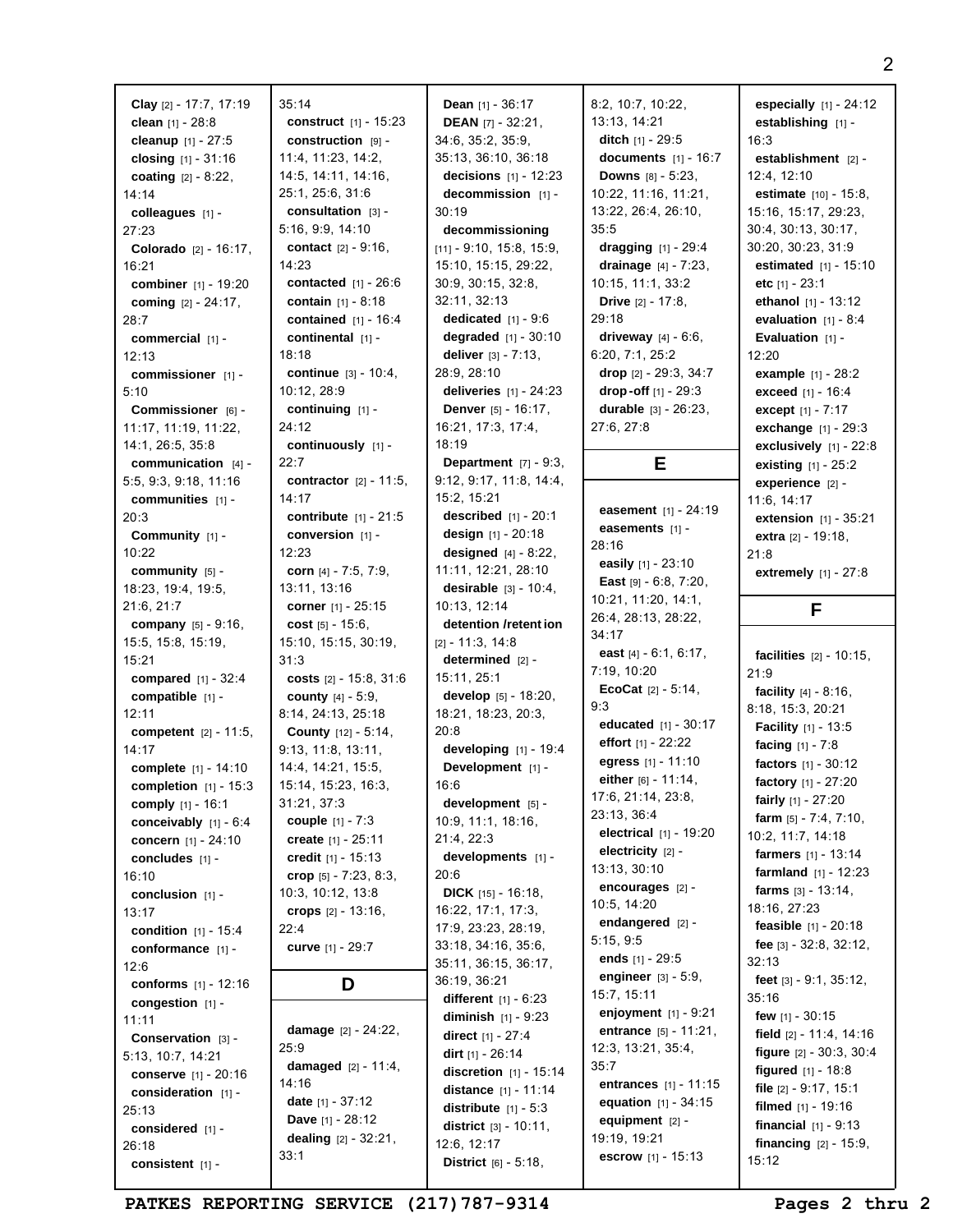| fine $[1] - 17:16$                        | 33:20                                         | $impression$ [2] -                                           | K                                        | 33:19                                    |
|-------------------------------------------|-----------------------------------------------|--------------------------------------------------------------|------------------------------------------|------------------------------------------|
| Fire $[1] - 10:22$                        | hail [3] - 27:4, 27:17,<br>27:18              | 26:7, 26:17                                                  |                                          |                                          |
| fire $[1] - 10:23$<br>fired $[1] - 27:13$ | hailstones $[1]$ -                            | <b>improve</b> [1] - 25:21<br><b>improved</b> $[5] - 25:3$ , | <b>kept</b> $[2] - 9:17, 15:1$           | M                                        |
| five [2] - 35:12, 35:16                   | 27:13                                         | 25:16, 25:17, 26:13,                                         | <b>kind</b> $[3] - 24:11$ ,              |                                          |
| fix $[1] - 25:8$                          | <b>handle</b> $[2] - 25:3$ ,                  | 26:19                                                        | 25:12, 27:5                              | maintained $[1] - 13:3$                  |
| flat $[1] - 7:23$                         | 31:3                                          | $improvement$ [1] -                                          | knows [1] - 31:5                         | maintenance $[1]$ -                      |
| follow $[3] - 8:21$ ,                     | Hannah [1] - 29:17                            | 24:11                                                        |                                          | 12:4                                     |
| 16:6, 19:18                               | happy $[2] - 22:12$ ,                         | $improvements$ [2] -                                         | L                                        | <b>major</b> $[1] - 27:3$                |
| following [1] - 13:19                     | 34:5                                          | 25:11, 29:1                                                  |                                          | $map$ [2] - 5:1, 5:17                    |
| follows $[1] - 8:11$                      | harvesting [1] -                              | <b>include</b> $[1] - 31:8$                                  |                                          | Maple [1] - 17:8                         |
| force $[1] - 27:11$                       | 13:12                                         | <b>includes</b> $[2] - 9:11$ ,                               | lab $[1] - 27:13$                        | markers [1] - 28:17                      |
| forego [1] - 18:9                         | Haverhill [1] - 24:7                          | 10:5                                                         | laid $[1] - 21:8$                        | market $[3] - 18:21$ ,                   |
| form $[2] - 15:12$ ,                      | <b>hazard</b> $[1] - 31:7$                    | <b>including</b> $[2] - 16:9$ ,                              | Land [2] - 9:7, 12:20                    | 18:22, 30:16                             |
| 35:22                                     | <b>Health</b> $[2] - 11:8$                    | 19:19                                                        | land $[10] - 8:2, 8:3,$                  | markets $[3] - 18:22$ ,                  |
| <b>frame</b> $[2] - 19:17$ ,              | 14:4                                          | <b>India</b> $[1]$ - 18:17                                   | 8:4, 8:9, 10:3, 12:11,                   | 19:1, 19:6                               |
| 27:10                                     | hearing [1] - 17:23                           | <b>indicates</b> $[5] - 8:17$ ,                              | 13:8, 13:15, 20:2,                       | Massachusetts [1] -                      |
| friendly $[1] - 20:22$                    | <b>hearings</b> $[1] - 21:2$                  | 8:23, 9:4, 9:15, 13:2                                        | 20:17                                    | 19:7                                     |
| <b>frontage</b> $[2] - 7:16$ ,            | high $[3] - 8.8, 9.1,$                        | indicating $[1] - 5:15$                                      | landing [1] - 32:10                      | <b>matched</b> $[1] - 19:17$             |
| 10:18                                     | 13:1                                          | <b>industrial</b> $[1] - 12:14$                              | large [3] - 20:5,                        | <b>maximum</b> $[1] - 9:1$               |
| funds [1] - 26:12                         | higher [1] - 30:23                            | <b>industry</b> $[1] - 27:23$                                | 27:13                                    | McLean [3] - 13:11,                      |
| <b>future</b> $[3] - 23:14$ ,             | <b>hikers</b> $[1] - 22:23$                   | infrastructure [1] -                                         | <b>last</b> $[1] - 17:10$                | 14:21, 31:21                             |
| 31:4, 31:22                               | hiring $[1] - 15:6$                           | 21:6                                                         | <b>late</b> $[1] - 18:8$                 | <b>means</b> $[3] - 8:8$                 |
|                                           | Historic [1] - 9:19                           | <b>ingress</b> $[1] - 11:10$                                 | <b>least</b> $[2] - 15:17$ ,             | 17:5, 17:23                              |
| G                                         | <b>Historical</b> $[1] - 14:10$               | <b>injurious</b> $[1] - 9:21$                                | 35:16                                    | measures $[1] - 11:9$                    |
|                                           | hit [2] - 27:4, 27:5                          | <b>installed</b> $[5] - 10:7$ ,                              | leave [1] - 29:9                         | meet $[2] - 5:8, 8:14$                   |
|                                           | <b>HOHULIN</b> $[2]$ -                        | 14:14, 14:22, 21:9,                                          | <b>left</b> $[1] - 6:22$                 | meets $[1] - 13:18$                      |
| gaps [1] - 22:11                          | 33:10, 33:19                                  | 28:1                                                         | <b>LENZ</b> $[3] - 17:12$                | megawatt [3] -                           |
| generally [2] - 20:15,                    | <b>Hohulin</b> $[2] - 33:15$ ,                | <b>intent</b> $[1] - 12:6$                                   | 21:16, 23:17                             | 30:21, 32:8, 32:14                       |
| 28:2                                      | 33:19                                         | interconnect [1] -                                           | <b>Lenz</b> $[2] - 17:12$ ,              | megawatts $[2]$ -                        |
| <b>Generating</b> [1] - 13:5              | home $[1] - 23:10$                            | 23:6                                                         | 17:18                                    | 19:3, 19:5                               |
| generating $[1] - 8:16$                   | hookup [1] - 35:19                            | interconnection $[1]$ -                                      | <b>LESA</b> $[2] - 5:13, 13:2$           | <b>members</b> $[2] - 31:11$ ,           |
| Gil $[1]$ - 26:3                          | hope $[1] - 31:21$                            | 23:11                                                        | less $[2] - 27:17$ ,                     | 31:13                                    |
| glass [2] - 19:16,                        | hour $[2] - 18:8, 27:15$                      | <b>interest</b> $[1] - 28:7$                                 | 30:11                                    | mess [1] - 26:16                         |
| 27:9                                      | house [1] - 7:11                              | $interested$ [1] - 30:2                                      | letter $[1] - 15:13$                     | $met$ [6] - 10:1, 10:11,                 |
| goes $[1] - 33:12$                        | <b>houses</b> $[2] - 7:3$ ,                   | <b>interfere</b> [1] - 35:20                                 | <b>life</b> $[3] - 11:6, 14:18,$<br>30:6 | 10:17, 11:12, 12:8,                      |
| govern [1] - 12:10                        | 22:2                                          | international [1] -                                          | light [1] - 18:7                         | 12:18                                    |
| grasses [1] - 13:3                        | <b>hundred</b> $[2] - 19:5$ ,                 | 18:15                                                        | likely [2] - 6:5, 25:10                  | might $[2] - 22:20$ ,                    |
| <b>great</b> $[2] - 21:18$ ,              | 27:14                                         | introductory [1] -                                           | limited [1] - 19:17                      | 35:3                                     |
| 31:23                                     | hurricane [1] - 28:1                          | 18:11                                                        | line $[2] - 22:6, 23:6$                  | mike $[1] - 17:22$                       |
| greater [2] - 15:12,                      | hurt $[1] - 36:2$                             | <b>Inventory</b> $[1] - 9:6$                                 | <b>listed</b> $[1] - 9:5$                | mikes $[1] - 17:22$                      |
| 31:9                                      |                                               | <b>inverters</b> $[1] - 19:20$                               | <b>literally</b> $[1] - 19:10$           | miles [1] - 27:15                        |
| green $[1] - 17:23$                       |                                               | <b>involved</b> $[1] - 34:17$                                | live $[2] - 26:4, 28:13$                 | minimize [1] - 11:11                     |
| ground $[2] - 35:12$ ,                    |                                               | irrevocable [1] -                                            | <b>local</b> $[2] - 12:22$               | Mitigation $[3] - 9:11$ ,<br>15:20, 16:2 |
| 35:16                                     |                                               | 15:13                                                        | 12:23                                    |                                          |
| Groundcover [1] -                         | $1-74$ [3] $-5:19$ , $7:17$                   | <b>issuance</b> $[2] - 11:23$ ,                              | <b>located</b> $[7] - 5:2$ ,             | modules [3] - 19:15,<br>28:3, 30:6       |
| 14:19                                     | ice $[1] - 27:14$                             | 15:22                                                        | 5:18, 7:5, 7:10, 12:7,                   | monitoring $[1]$ -                       |
| qroundcover [1] -                         | <b>idea</b> [1] - 29:8                        | <b>issue</b> [1] - 18:2                                      | 12:17                                    | 20:11                                    |
| 10:4                                      | <b>IDNR</b> $[1] - 5:15$                      | <b>issued</b> $[5] - 12:2$ ,                                 | <b>location</b> $[3] - 9:9$ ,            | most $[2] - 6:5, 12:14$                  |
| grown $[2] - 13:3,$<br>13:11              | Illinois [11] - 9:3, 9:6,                     | 14:2, 14:5, 14:8,                                            | 12:10, 12:13                             | <b>motion</b> $[2] - 35:1$ ,             |
|                                           | 9:7, 9:12, 9:19, 14:10,<br>15:6, 15:21, 17:8, | 14:12                                                        | look [2] - 20:23, 22:5                   | 36:9                                     |
| <b>guess</b> $[2] - 31:7$ ,<br>34:4       | 17:13, 19:8                                   | issues/complaints                                            | <b>looked</b> $[1] - 25:10$              | <b>mounted</b> $[1] - 8:20$              |
| guys [3] - 16:13,                         | Impact [3] - 9:11,                            | $[1] - 15:3$                                                 | <b>looking</b> [1] - 25:14               | MR $[57] - 16:15$ ,                      |
| 19:11, 31:16                              | 15:20, 16:2                                   |                                                              | looks $[2] - 6:11, 35:3$                 | 16:18, 16:20, 16:22,                     |
|                                           | <b>impact</b> $[3] - 20:7$ ,                  | J                                                            | low $[4] - 20:7, 20:15,$                 | 16:23, 17:1, 17:2,                       |
| Н                                         | 21:4, 27:17                                   |                                                              | 21:4, 35:12                              | 17:3, 17:4, 17:9,                        |
|                                           | impacting $[1] - 23:2$                        | Japan [1] - 18:17                                            | <b>LUKE</b> $[1] - 18:6$                 | 17:11, 17:12, 17:17,                     |
|                                           | impede [1] - 10:9                             | justification [1] -                                          | <b>Luke</b> $[5] - 16:15$ ,              | 21:16, 22:15, 22:18,                     |
| H-o-h-u-l-i-n [1] -                       | important $[1] - 20:1$                        | 30:3                                                         | 17:18, 33:8, 33:15,                      | 23:17, 23:23, 24:6,                      |
|                                           |                                               |                                                              |                                          |                                          |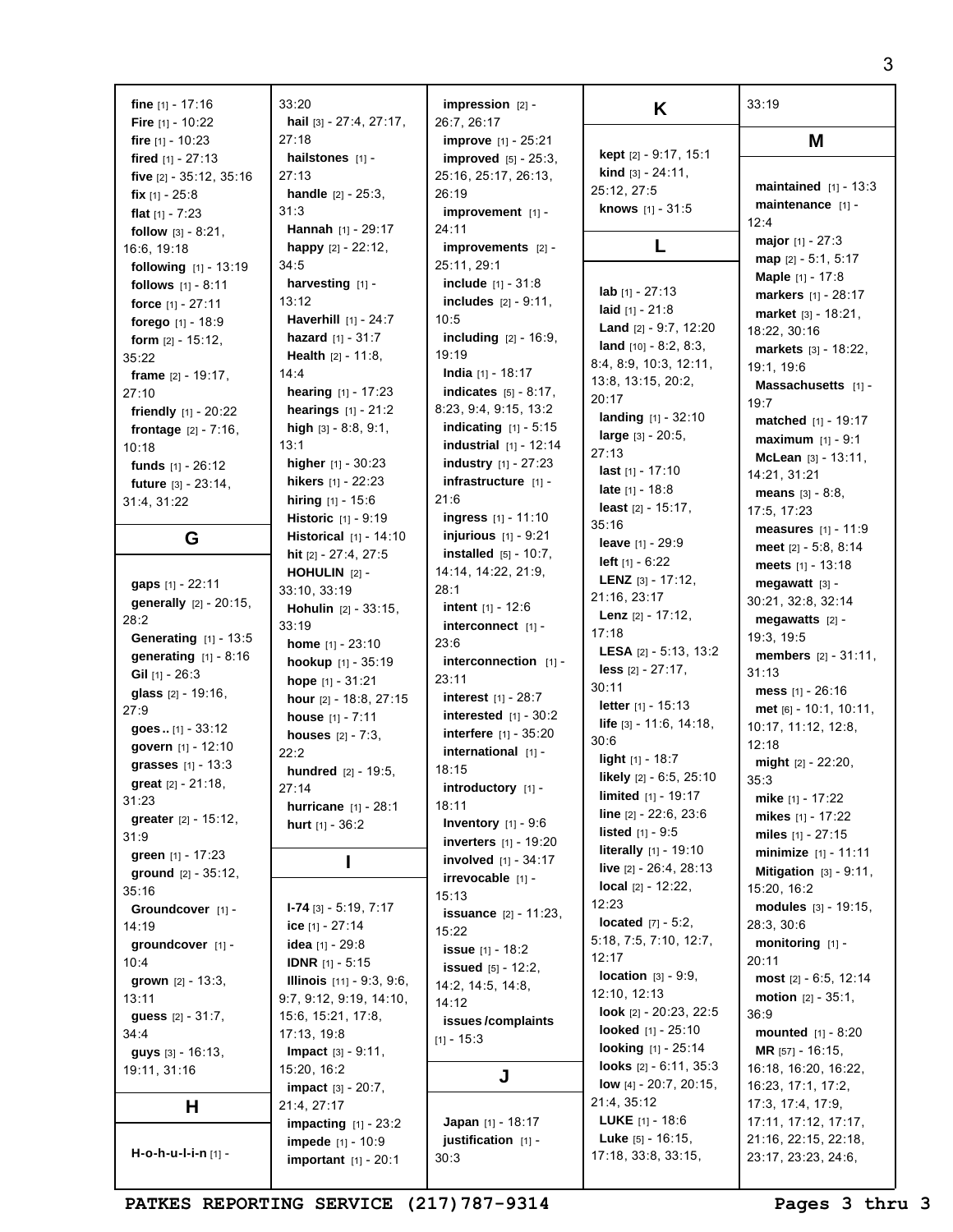| 24:9, 25:23, 26:3,            | 24:17, 25:6, 28:13,             | <b>panel</b> $[1] - 14:13$                                   | 27:18, 30:13, 33:1                                           | 9:22, 9:23, 10:10,                         |
|-------------------------------|---------------------------------|--------------------------------------------------------------|--------------------------------------------------------------|--------------------------------------------|
| 27:2, 28:11, 28:12,           | 28:21                           | panels [2] - 26:22,                                          | pole $[1] - 23:8$                                            | 10:11, 10:18, 10:20,                       |
| 28:19, 28:21, 31:18,          | north [3] - 6:18, 22:7,         | 28:3                                                         | poles $[1] - 23:12$                                          | 10:21, 10:23, 11:18,                       |
| 32:7, 32:11, 32:21,           | 23:7                            | <b>parcel</b> $[1] - 6:23$                                   | pollination $[2]$ -                                          | 13:1, 13:6, 28:14,                         |
| 33:10, 33:18, 33:19,          | <b>northeast</b> $[2] - 7:9$ ,  | <b>parent</b> $[1] - 9:16$                                   | 10:6, 14:20                                                  | 28:16                                      |
| 34:6, 34:10, 34:12,           | 19:6                            | part [5] - 5:3, 7:1,                                         | pollinator [1] - 20:22                                       | <b>proposal</b> $[1] - 5:6$                |
| 34:16, 34:18, 35:2,           | <b>northwest</b> $[1] - 25:14$  | 20:5, 24:13, 34:14                                           | <b>possible</b> $[2] - 20:7$ ,                               | proposed $[8] - 7:4$ ,                     |
| 35:6, 35:9, 35:11,            | note $[1] - 37:6$               | particular $[1] - 32:3$                                      | 20:9                                                         | 9:20, 10:2, 10:8,                          |
| 35:13, 35:18, 36:3,           | number [1] - 32:14              | <b>pass</b> $[2] - 5:7, 23:10$                               | possibly [1] - 22:19                                         | 11:14, 12:7, 12:15,                        |
| 36:10, 36:12, 36:15,          |                                 | <b>pasture</b> $[1] - 8:1$                                   | potential [1] - 35:20                                        | 19:13                                      |
| 36:16, 36:17, 36:18,          | O                               |                                                              | <b>power</b> $[2] - 8:15$ ,                                  | <b>proposes</b> $[1] - 8:12$               |
| 36:19, 36:21, 36:22,          |                                 | <b>patterns</b> $[1] - 11:1$                                 | 28:10                                                        | protection $[2] - 8:9$ ,                   |
| 37:1, 37:5                    |                                 | pave [1] - 22:22                                             | <b>Power</b> $[1] - 13:5$                                    | 10:23                                      |
| MS [2] - 17:7, 29:17          | <b>O'NEILL</b> $[3] - 24:6$ ,   | <b>pay</b> $[1] - 15:6$                                      |                                                              | <b>Provide</b> $[1] - 12:9$                |
| <b>muster</b> $[1] - 5:8$     | 24:9, 25:23                     | <b>PB</b> $[1]$ - 29:23                                      | <b>pre</b> $[1] - 11:1$<br>pre-development [1]               | provide $[11] - 9:16$ ,                    |
|                               | <b>O'Neill</b> $[1] - 24:6$     | per [3] - 30:21, 32:7,                                       | - 11:1                                                       | 10:23, 11:2, 11:10,                        |
| N                             | obtain $[1] - 11:7$             | 32:14                                                        |                                                              | 11:17, 11:20, 12:21,                       |
|                               | <b>obtained</b> $[2] - 13:22$ , | <b>percent</b> $[3] - 13:11$ ,                               | <b>preamble</b> $[1] - 12:9$<br><b>preclude</b> $[1] - 16:3$ | 14:7, 15:7, 15:9,                          |
|                               | 14:4                            | 26:9, 30:11                                                  |                                                              | 15:19                                      |
| name $[6] - 16:15$ ,          | <b>obviously</b> $[4] - 20:5$ , | performance [2] -                                            | <b>preferred</b> $[1] - 33:22$                               | <b>provided</b> $[6] - 7:18$ ,             |
| 17:10, 24:4, 26:3,            | 27:16, 30:4, 33:3               | 15:15, 20:11                                                 | premium [1] - 20:20                                          | 9:14, 10:16, 10:19,                        |
| 28:12, 33:18                  | occur $[1] - 15:17$             | permission $[1]$ - 23:5                                      | prepared $[1] - 5:14$                                        | 11:14, 13:19                               |
| names [1] - 16:14             | offering [1] - 30:23            | permit [11] - 11:21,                                         | presentation $[3]$ -                                         | <b>public</b> $[4] - 7:16$ ,               |
| <b>NARRATIVE</b> [1] -        | offices [1] - 18:16             | 11:23, 13:21, 14:2,                                          | 18:3, 18:9, 19:10                                            | 10:19, 11:12, 11:15                        |
| 18:5                          | <b>officials</b> $[1] - 12:22$  | 14:5, 14:8, 14:11,                                           | Preservation [2] -                                           | <b>purposes</b> $[1] - 9:22$               |
| <b>native</b> $[3] - 10:5$ ,  | old $[2] - 6:6, 6:21$           | 15:5, 15:22, 35:5,                                           | 9:19, 14:11                                                  | push $[1] - 23:10$                         |
| 13:2, 20:20                   | Old $[5] - 5:2, 11:16$ ,        | 35:7                                                         | preserve [1] - 20:19                                         | putting [1] - 35:23                        |
| <b>Natural</b> [2] - 9:4, 9:6 | 26:5, 34:14, 34:16              | <b>permitted</b> $[2] - 9:23$ ,                              | <b>preserved</b> $[1] - 13:4$                                |                                            |
| <b>nature</b> [1] - 12:12     | one [12] - 7:6, 16:22,          | 10:10                                                        | <b>Preserves</b> $[1] - 9:7$                                 |                                            |
| <b>Nature</b> [1] - 9:7       | 21:14, 21:21, 23:12,            | PERRY [2] - 28:12,                                           | <b>presumes</b> $[1] - 12:1$                                 | Q                                          |
| <b>nearby</b> $[1] - 10:11$   | 27:5, 28:18, 29:2,              | 28:21                                                        | <b>pretty</b> $[3] - 19:12$ ,                                |                                            |
| necessary [1] -               | 31:8, 32:4, 32:21               | <b>Perry</b> $[2] - 28:12$ ,                                 | 22:6, 29:7                                                   | QUESTIONING [5] -                          |
| 10:15                         | <b>operation</b> $[3] - 12:5$ , | 28:19                                                        | <b>previous</b> $[3] - 19:11$ ,                              | 21:23, 22:17, 24:8,                        |
| need [16] - 5:9, 9:13,        | 12:11, 20:15                    | person [2] - 9:16,                                           | 19:23, 21:2                                                  | 27:1, 29:20                                |
| 10:7, 11:3, 11:7,             |                                 | 14:23                                                        | <b>prime</b> $[1] - 13:4$                                    |                                            |
|                               |                                 |                                                              |                                                              | questions [8] -                            |
| 11:20, 15:1, 21:8,            | operational $[4]$ -             | <b>phase</b> $[2] - 20:12$ ,                                 | proceedings [1] -                                            | 18:14, 21:20, 23:21,                       |
| 21:9, 25:3, 25:10,            | 13:5, 19:3, 20:12,<br>28:9      | 23:6                                                         | 37:11                                                        | 23:22, 24:2, 29:15,                        |
| 33:23, 34:12, 35:4,           | option [2] - 29:10,             | <b>Phil</b> $[1]$ - 16:12                                    | process $[5] - 11:5$ ,                                       | 31:11, 34:5                                |
| 35:7, 36:4                    | 29:12                           | philosophy [1] -                                             | 12:22, 13:1, 14:16,                                          | quick $[2] - 21:21$ ,                      |
| <b>needed</b> $[3] - 15:16$ , | order $[2] - 20:19$ ,           | 19:23                                                        | 27:21                                                        | 23:15                                      |
| 22:11, 24:12                  | 28:9                            | photo [2] - 6:13, 7:12                                       | <b>produce</b> $[2] - 13:12$                                 | quit $[1] - 37:7$                          |
| <b>needs</b> $[2] - 14:22$ ,  | orderly [1] - 10:9              | <b>photos</b> $[1] - 5:20$                                   | 13:15                                                        | quite [1] - 27:10                          |
| 25:16                         | <b>Ordinance</b> [2] - 13:8,    | photovoltaic $[2]$ -                                         | produces $[1] - 30:10$                                       | quitting [1] - 37:7                        |
| <b>neighbors</b> $[1] - 20:2$ | 13:19                           | 8:18, 19:15                                                  | producing $[1]$ -                                            |                                            |
| net $[1] - 30:19$             | <b>ordinance</b> $[2] - 8:10$ , | <b>picked</b> $[1] - 19:10$                                  | 13:16                                                        | R                                          |
| New [2] - 18:18, 19:7         | 12:20                           | picture [1] - 22:5                                           | production $[5] - 8:1$ ,                                     |                                            |
| new $[1] - 31:2$              | original $[3] - 13:7$ ,         | <b>pictures</b> $[1] - 27:22$                                | 8:3, 10:3, 10:12, 13:9                                       |                                            |
| <b>next</b> $[2] - 21:17$ ,   | 20:17, 28:15                    | <b>place</b> $[4] - 20:20$ ,                                 | professional [1] -                                           | racking [1] - 28:4                         |
| 23:17                         | otherwise [2] -                 | 24:21, 25:7, 27:3                                            | 15:7                                                         | <b>railroad</b> $[5] - 6:7$ ,              |
| nobody [1] - 31:2             | 20:23, 25:6                     | <b>Plainfield</b> $[1] - 17:8$                               | <b>project</b> $[3] - 9:8$ ,                                 | 6:21, 22:19, 22:20,                        |
| <b>none</b> $[2] - 31:15$ ,   | outbuildings [1] -              | plan $[5] - 5:2, 9:10,$                                      | 18:12, 21:17                                                 | 24:19                                      |
| 33:6                          | 7:7                             | 24:16, 27:6, 29:22                                           | <b>projects</b> $[8] - 8:13$ ,                               | rails $[2] - 22:21$ ,                      |
| nonexistent [1] -             | <b>outlined</b> $[1] - 5:23$    | <b>planning</b> $[1] - 18:13$                                | 18:20, 18:22, 20:4,                                          | 35:21                                      |
| 26:14                         | <b>overrun</b> $[1] - 31:6$     | <b>plans</b> $[3] - 11:2$ ,                                  | 20:23, 21:5, 21:10,                                          | <b>railway</b> $[1] - 23:7$                |
| noninvasive [1] -             | <b>owner</b> $[1] - 6:23$       | 14:7, 16:7                                                   | 31:6                                                         | <b>rained</b> $[1] - 26:16$                |
| 20:21                         |                                 | <b>plat</b> $[1] - 5:1$                                      | <b>property</b> $[34] - 5:1$ ,                               | rate $[1] - 29:3$                          |
| <b>Normal</b> [1] - 24:7      | P                               | <b>plowed</b> $[1] - 24:14$                                  | 5:17, 5:21, 6:2, 6:5,                                        | rational [1] - 12:21                       |
| North [12] - 6:3, 6:15,       |                                 | plug $[1] - 22:11$                                           | 6:8, 6:12, 6:14, 6:19,                                       | reached [1] - 30:15                        |
| 7:19, 10:20, 11:18,           |                                 | plus [1] - 27:14                                             | 6:21, 6:23, 7:4, 7:6,                                        | ready $[1] - 18:13$                        |
| 13:23, 17:12, 24:15,          | <b>p.m</b> $[1] - 37:12$        | <b>point</b> $[8] - 6:11$ , $21:4$ ,<br>22:21, 25:12, 27:14, | 7:12, 7:15, 7:16, 7:19,<br>7:20, 8:1, 8:8, 8:14,             | real [1] - 23:15<br>really $[3] - 25:13$ , |

PATKES REPORTING SERVICE (217) 787-9314 Pages 4 thru 4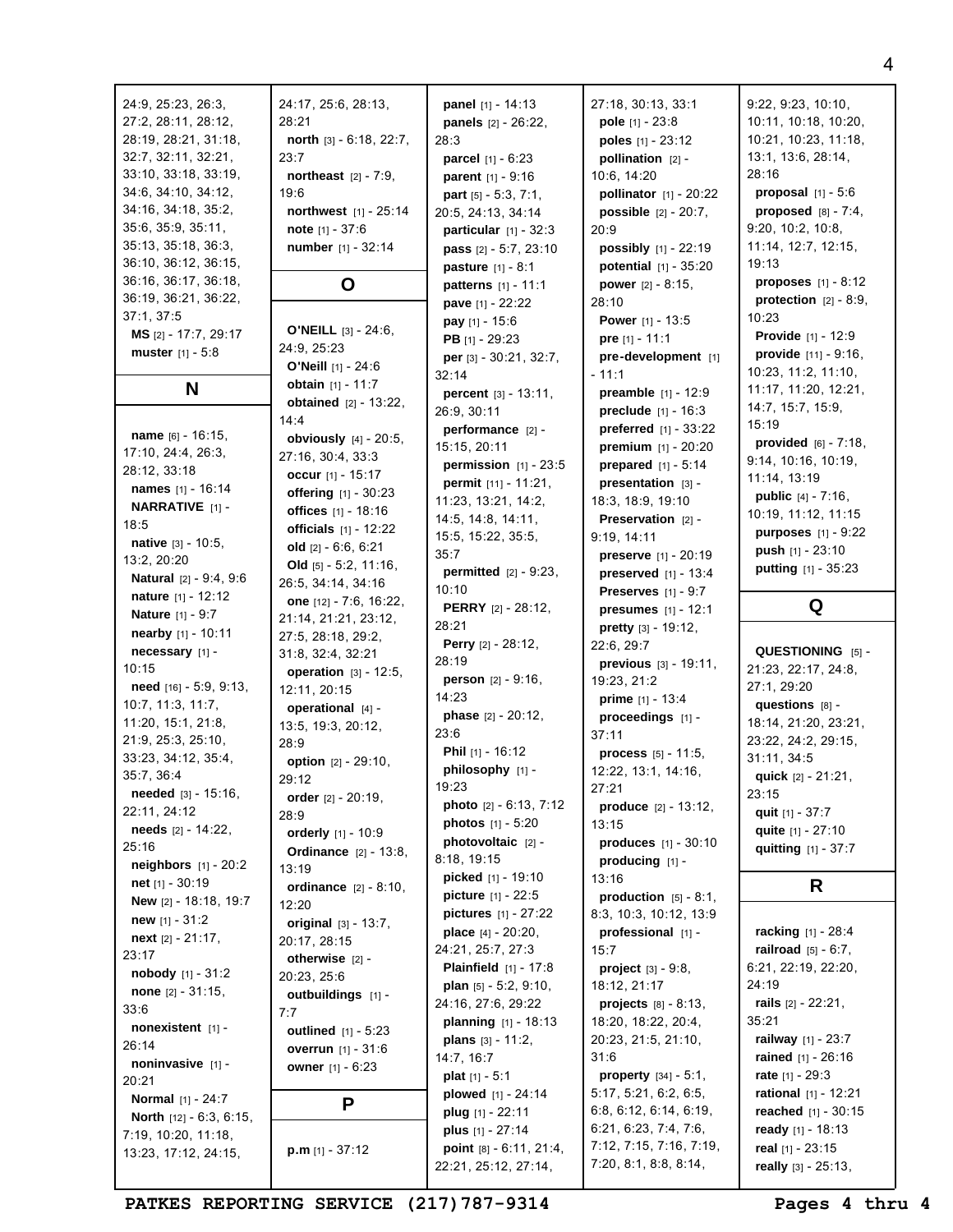29:11, 31:2 **rear** [1] - 29:5 **reasons** [1] - 31:8 **receiving** [1] - 15:5 **recommend** [2] - 35:9, 36:10 **recommended** [2] - 10:6, 14:20 **recommends** [1] - 13:18 **record** [1] - 9:4 **recycling** [1] - 29:23 **Red** [1] - 17:8 **red** [1] - 5:23 **reflective** [2] - 8:22, 14:14 **regard** [1] - 24:15 **regarding** [1] - 26:22 **registered** [2] - 9:7, 15:6 **Regulations** [1] - 16:8 **regulations** [1] - 12:17 **relatively** [2] - 6:4, 7:22 **remotely** [1] - 20:12 **remove** [1] - 35:17 **removed** [1] - 29:11 **repair** [4] - 11:6, 14:18, 24:21, 28:8 **repaired** [2] - 11:5, 14:17 **repeat** [1] - 16:18 **report** [3] - 5:14, 7:13, 16:10 **reported** [1] - 13:10 **request** [1] - 8:11 **required** [1] - 13:7 **requirements** [1] - 8:15 **requiring** [1] - 21:7 **reseeding** [1] - 20:20 **Reserves** [1] - 9:8 **residences** [1] - 7:6 **residential** [1] - 12:13 **Resources** [1] - 9:4 **resources** [1] - 21:7 **respects** [1] - 12:16 **result** [1] - 24:22 **retained** [1] - 11:1 **returned** [2] - 13:7, 13:8 **review** [1] - 15:17 **reviewed** [1] - 15:16 **revised** [1] - 15:16 **REYNOLDS** [3] - 26:3, 27:2, 28:11

**Reynolds** [2] - 26:4, 34:13 **Rick** [1] - 34:20 **RICKARD** [11] - 16:15, 16:16, 16:20, 16:23, 17:2, 17:4, 17:17, 18:6, 31:18, 34:10, 37:5 **Rickard** [2] - 16:16, 17:19 **right-of-way** [3] - 6:7, 6:22, 22:20 **rigorous** [1] - 27:21 **road** [24] - 5:6, 5:8, 5:10, 6:3, 6:4, 6:11, 6:17, 7:17, 10:19, 12:2, 24:11, 24:21, 24:22, 25:9, 25:10, 26:11, 26:15, 26:18, 29:7, 33:5, 33:11, 33:21, 34:2, 34:3 **Road** [25] - 6:8, 6:9, 6:15, 7:19, 7:21, 10:20, 10:22, 11:17, 11:18, 11:19, 11:20, 11:22, 13:23, 14:1, 24:15, 24:17, 25:7, 26:4, 26:5, 26:9, 28:13, 28:22, 34:17, 35:8 **roads** [6] - 10:15, 11:15, 25:17, 32:22, 33:2 **Robert** [2] - 17:12, 17:18 **roll** [1] - 36:13 **rows** [1] - 8:18 **run** [3] - 18:2, 23:10, 23:11 **running** [2] - 26:12, 36:7 **runs** [1] - 23:6 **S S-c-h-u-l-e-r** [1] - 17:11 **safe** [1] - 11:13 **salted** [1] - 24:13 **save** [1] - 18:10 **saw** [1] - 20:10 **scale** [2] - 18:22, 18:23 **schedule** [1] - 31:7 **schools** [1] - 21:6 **SCHULER** [2] - 17:7, 17:11 **Schuler** [2] - 17:7, 17:19

**score** [6] - 5:13, 8:5, 8:6, 8:7, 13:2 **scratch** [2] - 34:7, 34:9 **screen** [1] - 18:9 **screening** [1] - 22:10 **secondary** [1] - 25:13 **Section** [1] - 16:9 **security** [2] - 15:9, 15:12 **seeing** [2] - 31:15, 36:5 **self** [1] - 20:9 **self-sufficient** [1] - 20:9 **setback** [1] - 8:14 **sewer** [1] - 21:8 **shall** [8] - 13:21, 14:3, 14:6, 14:9, 14:13, 14:15, 15:9, 16:6 **share** [1] - 19:22 **short** [3] - 18:11, 26:6, 26:12 **showing** [2] - 5:1, 5:17 **side** [2] - 22:8, 23:7 **sign** [1] - 34:13 **signed** [1] - 15:20 **signoff** [2] - 11:8, 14:3 **silicon** [1] - 30:9 **similar** [1] - 13:14 **single** [1] - 19:17 **site** [7] - 5:2, 8:4, 8:6, 11:13, 13:3, 20:14, 25:1 **Site** [1] - 12:20 **sited** [1] - 7:3 **sites** [2] - 9:6, 20:8 **situation** [1] - 30:14 **slide** [1] - 19:11 **small** [1] - 6:4 **software** [1] - 20:12 **soil** [1] - 8:5 **Soil** [4] - 5:13, 10:6, 14:21 **soils** [2] - 13:4, 20:19 **solar** [19] - 7:4, 7:10, 8:13, 8:15, 8:19, 8:21, 8:23, 10:2, 11:7, 13:13, 14:13, 14:18, 18:16, 18:22, 19:15, 19:19, 26:22, 27:22, 29:23 **Solar** [1] - 13:5 **sole** [1] - 15:14 **solid** [1] - 31:3 **sort** [4] - 22:22,

27:14, 28:4, 35:21 **sounds** [2] - 26:8, 33:4 **south** [3] - 6:19, 7:23, 22:7 **soybean** [1] - 13:16 **special** [5] - 9:20, 10:8, 12:5, 12:7, 12:15 **species** [4] - 5:15, 9:5, 10:5, 20:21 **spell** [1] - 17:9 **splits** [1] - 28:17 **staff** [4] - 7:13, 13:17, 23:22, 31:21 **stage** [2] - 30:15, 31:2 **standard** [10] - 10:1, 10:11, 10:16, 11:12, 12:8, 12:18, 19:19, 19:20, 20:22, 25:17 **standards** [5] - 8:10, 8:15, 13:18, 16:4, 25:21 **state** [2] - 16:13, 24:4 **State** [2] - 9:5, 33:18 **State -listed** [1] - 9:5 **statement** [3] - 18:12, 31:16, 35:10 **states** [1] - 12:9 **States** [1] - 18:18 **steep** [1] - 29:3 **stewards** [1] - 20:2 **stipulate** [1] - 32:12 **stipulated** [1] - 32:13 **stipulation** [3] - 32:13, 35:19, 36:4 **stipulations** [4] - 13:20, 32:16, 35:2, 36:11 **storm** [4] - 27:4, 27:7, 27:18 **stormwater** [3] - 11:2, 14:7, 20:18 **Street** [3] - 16:16, 16:20, 16:23 **streets** [1] - 11:12 **stringing** [1] - 23:8 **strong** [2] - 27:9, 27:10 **SU-18-15** [1] - 36:11 **subject** [3] - 6:23, 10:23, 13:6 **submit** [1] - 23:16 **submitted** [4] - 5:6, 5:11, 9:2, 16:7 **substantial** [1] - 33:23 **substantially** [1] -

## 9:23 **suffer** [1] - 28:1 **sufficient** [1] - 20:9 **suggest** [1] - 30:21 **suit** [1] - 18:20 **sun** [3] - 8:21, 13:12, 19:18 **support** [1] - 21:10 **suppose** [1] - 25:20 **surface** [1] - 25:12 **surrounded** [3] - 8:2, 8:3, 10:3 **surrounding** [1] - 10:10 **swear** [2] - 16:14, 33:13 **sworn** [3] - 17:16, 17:20, 33:15 **system** [1] - 8:20 **System** [1] - 12:21 **T**

**tax** [1] - 21:5 **Ted** [1] - 24:6 **ten** [2] - 15:17, 20:13 **tend** [1] - 31:6 **terminated** [2] - 5:16, 9:9 **terms** [1] - 16:1 **test** [1] - 27:12 **testify** [1] - 31:14 **TESTIMONY** [1] - 18:5 **testing** [1] - 27:21 **themselves** [1] - 30:7 **thoughts** [1] - 33:3 **threatened** [1] - 9:5 **three** [2] - 18:1, 23:6 **three -phase** [1] - 23:6 **throughout** [1] - 8:21 **tile** [2] - 11:4, 14:16 **tilted** [1] - 27:17 **today** [1] - 19:14 **tonight** [1] - 21:1 **topography** [2] - 7:22, 20:17 **tornado** [2] - 27:4, 28:6 **Toronto** [1] - 18:17 **toward** [2] - 7:8, 33:5 **Town** [5] - 5:2, 11:17, 26:5, 34:14, 34:16 **township** [3] - 6:10, 6:17, 25:20 **Township** [11] - 5:2,

**PATKES REPORTING SERVICE (217)787-9314 Pages 5 thru 5**